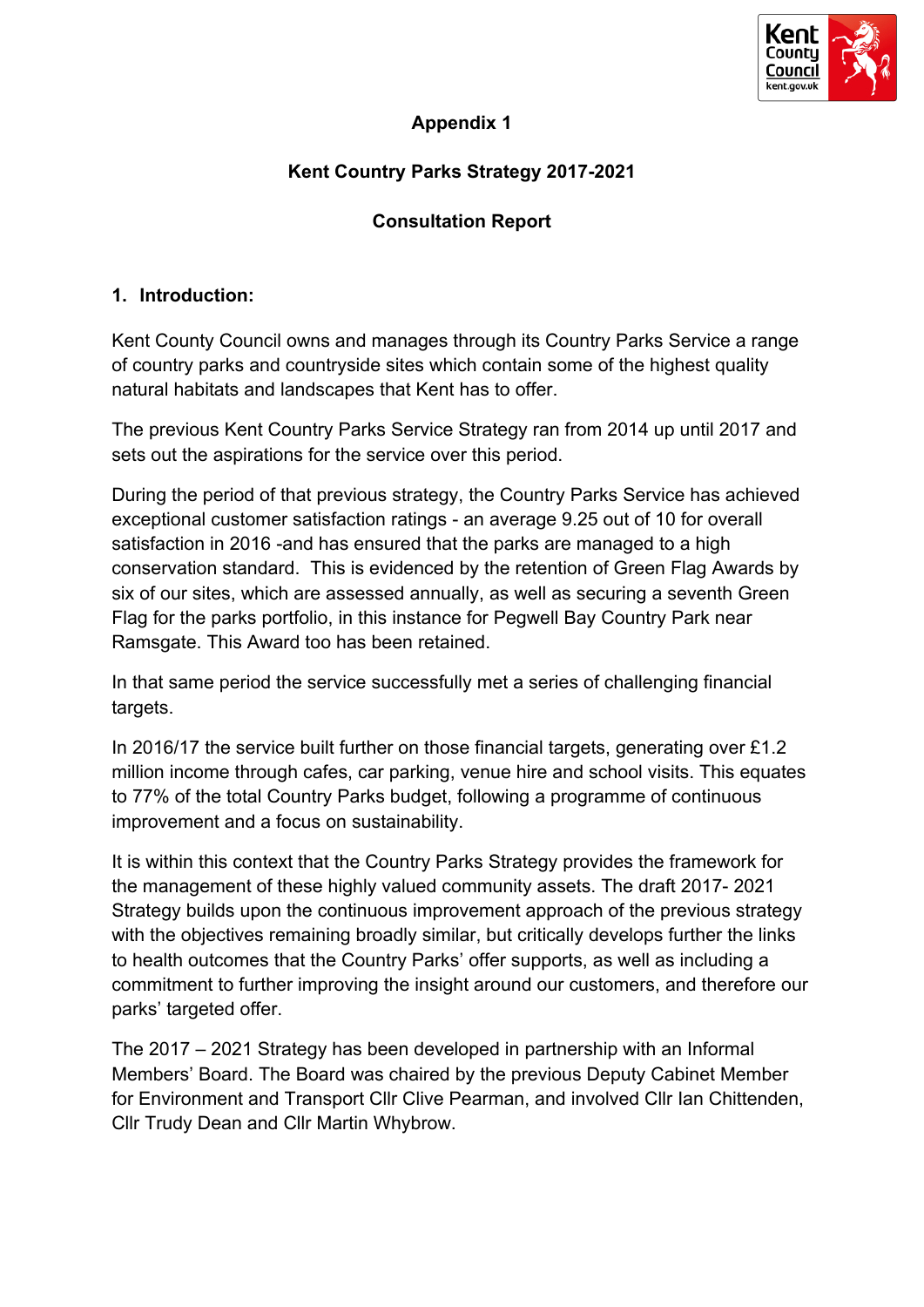

# **2. Consultation process:**

## **2.1 Overview:**

In addition to the Informal Members' Group mentioned above, KCC Members also helped to inform the Strategy through Environment and Transport Cabinet Committee on the 15th June 2017.

The County Parks' teams on the ground were directly involved in the development of the draft strategy before the public consultation was launched.

Public consultation was undertaken from Monday 10 July to Monday 18 September 2017 (10 weeks). The consultation gave members of the public and other stakeholders the opportunity to provide feedback on the draft Strategy before it is finalised and adopted.

## **2.2 Stakeholder identification:**

Stakeholder groups with established relationships with the Country Parks such as the parks liaison groups and the Kent Environment Champions were given presentations regarding the draft strategy. Key stakeholders such as The Kent Wildlife Trust were additionally emailed directly as part of the consultation promotion.

## **2.3 Promotion and Publicity:**

Hard copy promotion of the consultation was delivered through all nine country park sites, all five KCC countryside sites, as well as libraries closest to the country park sites.

Existing park users were made aware of the consultation through posters and postcards in all of the parks and copies of the draft strategy and response forms were available in the visitor centres of all the bigger parks. All season ticket holders were emailed directly.

Emails (or hard copy letters in some circumstances) promoting the consultation were sent to nearly 600 individuals who had written (in 2016) to KCC in relation to the future of the five countryside sites.

In addition to the work with the stakeholders above, significant activity was undertaken in an attempt to reach individuals or organisations who may not currently use the parks.

For instance, all Parish Councils within Kent were sent emails promoting the consultation, and those Parish Councils nearest the parks were also sent a hard copy letter and copies of the promotional posters and postcards to display and hand out.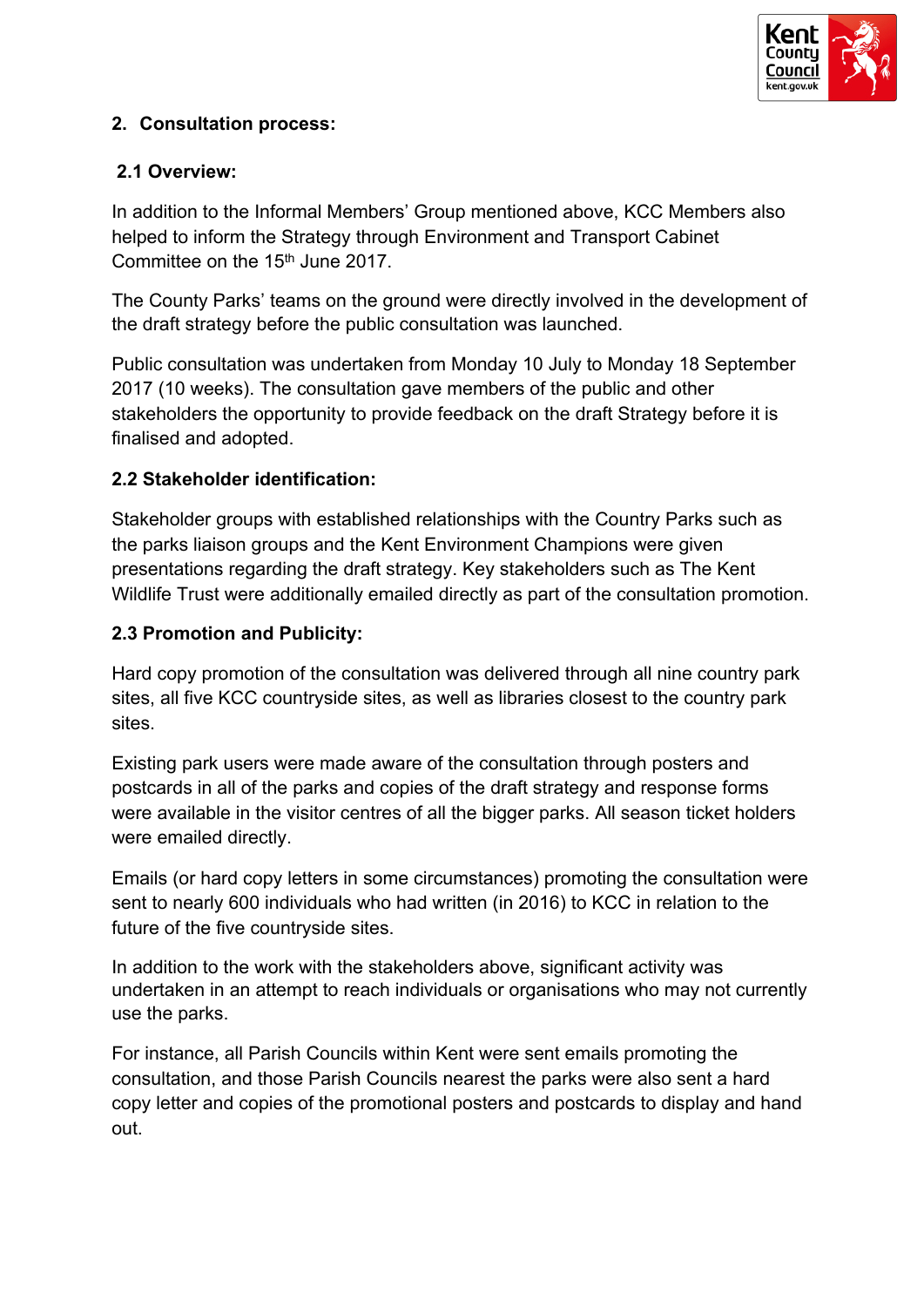

The consultation was regularly featured on the homepage of KCC's website, also KNet (KCC's intranet pages), KCC's TV screens, promoted on the Council's social media channels and through a press release.

Explore Kent also promoted the draft strategy to their audiences through regular tweets and Facebook postings.

The KCC Consultation Team further promoted the consultation to their database of individuals who have previously signalled their desire to be notified about public consultations with regards to Arts, Culture, Sport and Leisure, Environment and Countryside issues, reaching over 5,000 individuals.

## **2.4 Accessibility and Interest**

Feedback was collected via an online questionnaire, hosted on KCC's [consultation](https://consultations.kent.gov.uk/consult.ti/countryparksstrategy) [webpages.](https://consultations.kent.gov.uk/consult.ti/countryparksstrategy) Paper copies of the questionnaire were available at country park visitor centres and on request.

In addition to the completed questionnaires, written responses were received from individuals and groups via email and letter.

All publicity material included a phone number and email address for people to request hard copies and alternative formats of the consultation material if required. Word versions of the draft strategy, EqIA and questionnaire were provided to ensure accessibility of documentation to consultees using audio transcription software.

Kent Country Parks are fortunate to benefit from regular volunteering from a number of groups who provide opportunities to people with learning disabilities. In order to capture the views from this important group, an easy read version of the draft strategy and questionnaire was prepared and made available. Particular thanks go to the group which manage flower beds at Teston Bridge Country Park and their Support Organiser Claire Kehily who provided invaluable support in designing the easy read versions.

An Equality Impact Assessment (EqIA) was undertaken to determine whether delivering the Country Parks 2017-2021 Strategy may cause any direct or indirect negative impacts to people, and to ensure that positive impacts for one or more of the protected characteristic groups are secured..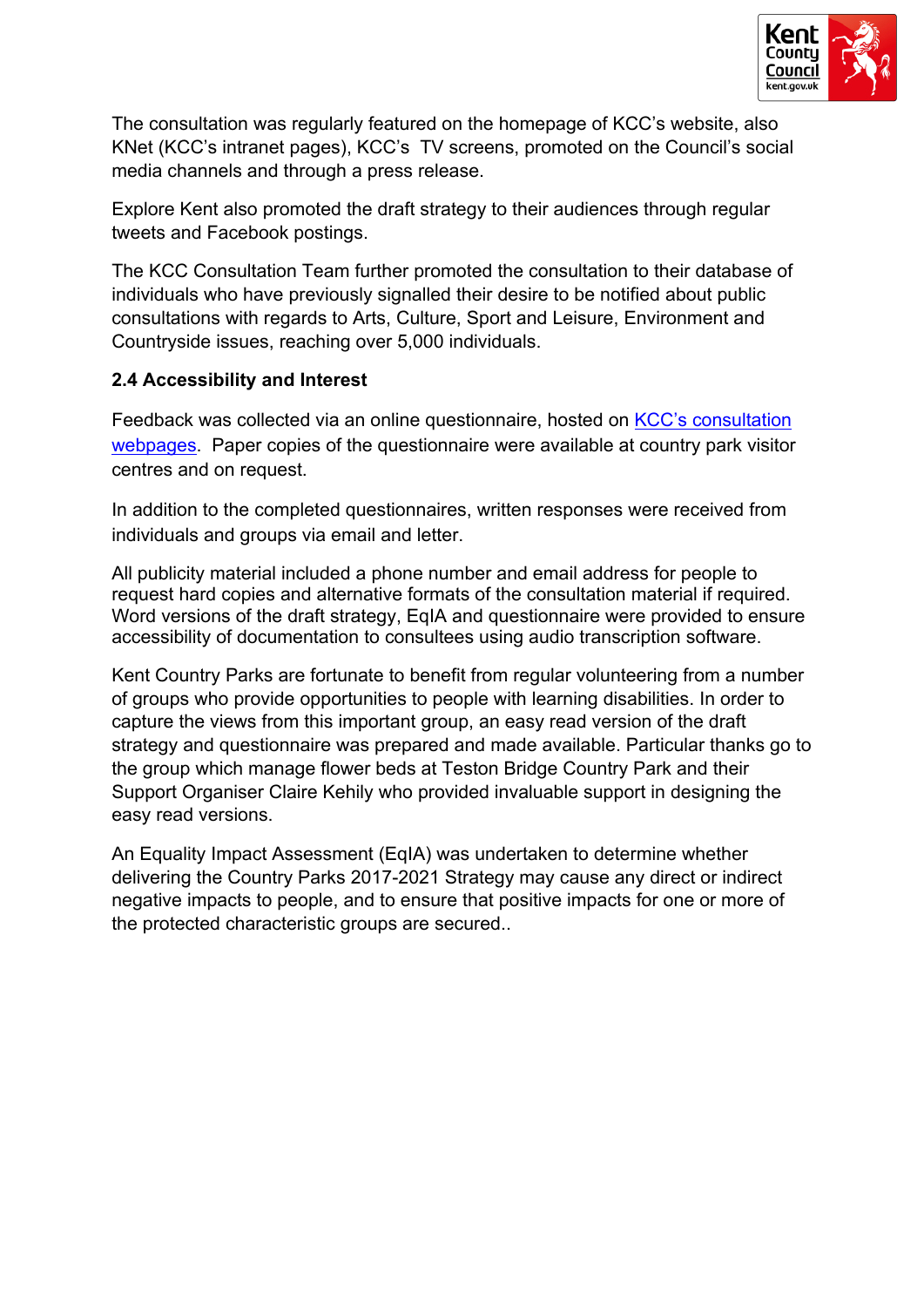

# **3. Consultation Results - Respondents**

The consultation draft strategy was downloaded 1,313 times (comprising 967 PDF versions, 320 Word versions, 26 Easy Read versions) from the consultation webpage.

## *Questionnaire: Section 1 'About You' and Section 5 'More About You'*

#### **Q1: Are you responding as…?**

| Are you responding as ?                                  | Total |
|----------------------------------------------------------|-------|
| A Kent resident who visits Kent Country Parks            | 199   |
| A Charity, Voluntary or Community Sector organisation    |       |
| (VCS)                                                    | 11    |
| A Kent resident who does not visit Kent Country Parks    | 11    |
| On behalf of a Parish / Borough / District Council in an |       |
| official capacity                                        | 9     |
| A non-Kent resident who visits Kent Country Parks        | 8     |
| Other                                                    | 5     |
| As a member of KCC / Country Park staff or volunteer     | 3     |
| A business                                               |       |
| <b>Grand Total</b>                                       |       |

*Q1: Table to show frequency of each type of respondent*

247 people responded to the questionnaire. The vast majority of people responding were Kent residents that visit Kent Country Parks.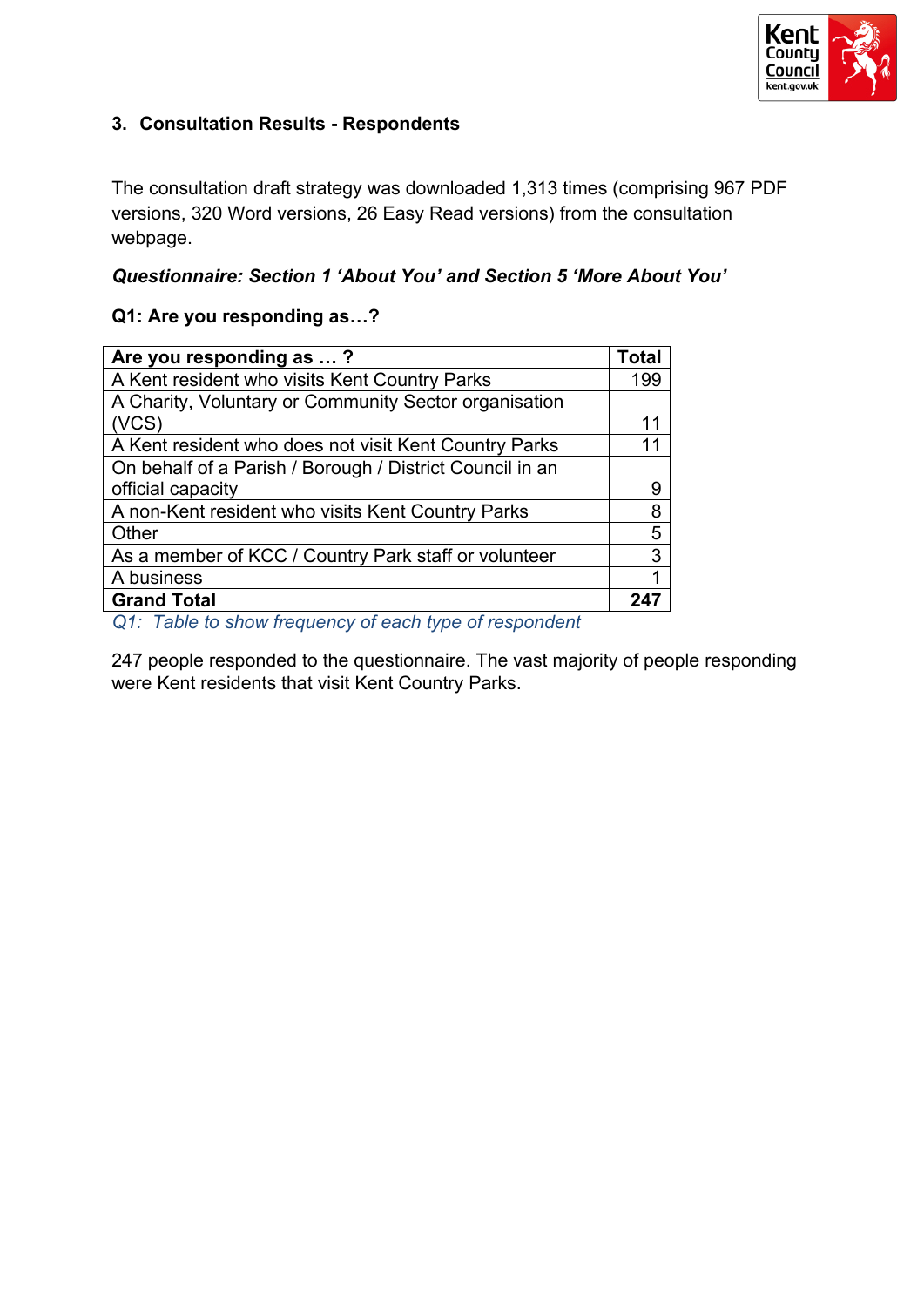

## **Q2: Please tell us your postcode**



# *Q2: Map to show postcodes of respondents*

## **Q16: Are you…..?**

Male =  $50%$ Female  $= 47%$ Prefer not to say = 3%

These statistics are broadly in line with the Kent population which is 51% female, and 49% male.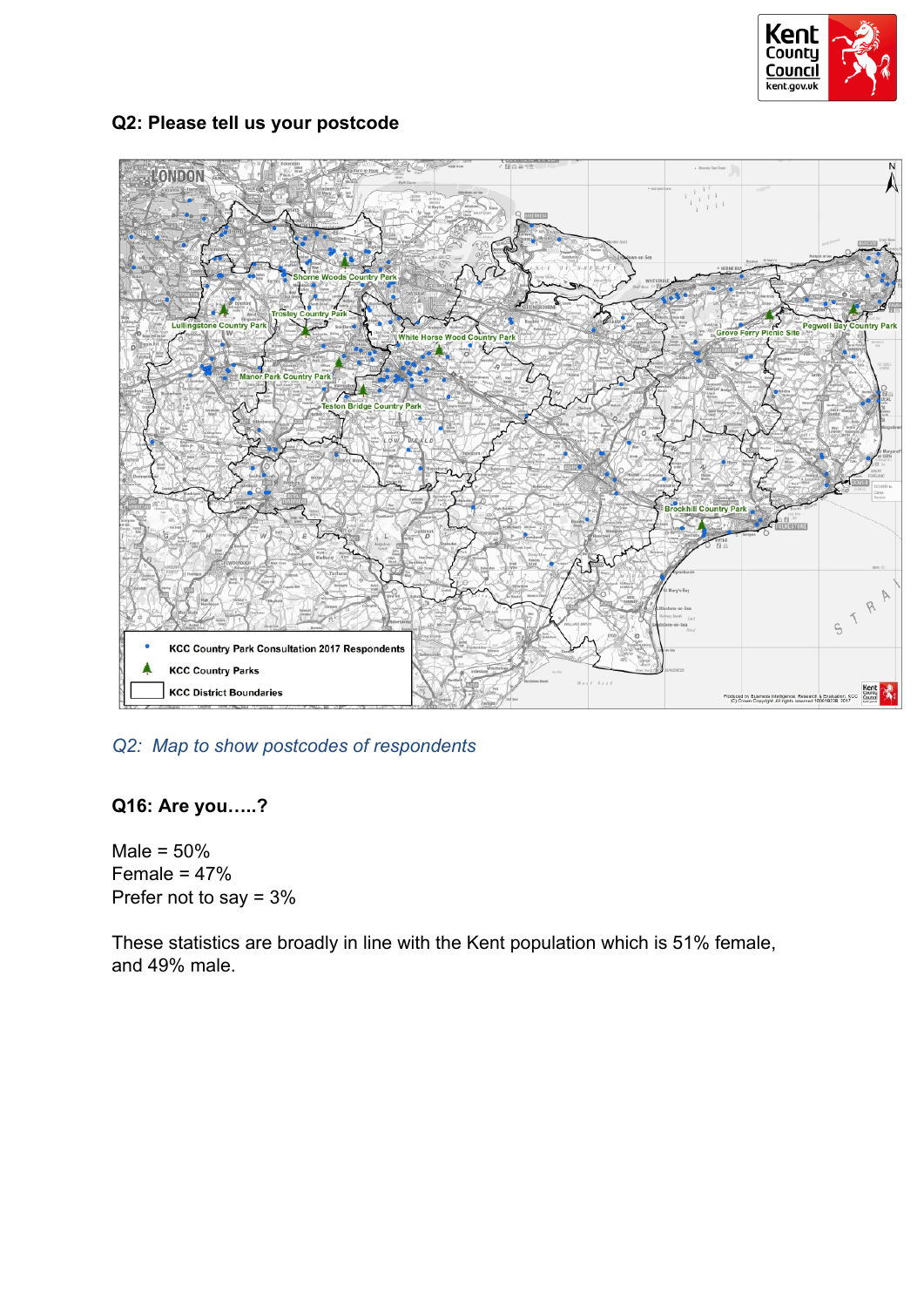



## **Q17: Which of these age groups applies to you?**

#### *Q17: Graph to show Age demographic of respondents*

The majority of respondents were aged between 35 and 74. This is in line with the results from the 2016 Kent Country Parks Visitor Survey, which identified more than 9 in 10 respondents, 95.6%, over the age of 25.

However, 12% of the Kent population are 12-24 years old and 12% are 25-34 years old (KCC 2016 Mid-Year Population Estimate). Therefore, our survey respondents were under-represented within these age groups, with respondents in these age brackets representing 4.4% and 3% of total respondents respectively.

| <b>Ethnic Group</b>                 | <b>Total</b> | <b>Percentage</b> |
|-------------------------------------|--------------|-------------------|
| Asian or Asian British: Indian      | 3            | 1.10%             |
| White English                       | 188          | 69.12%            |
| <b>White Scottish</b>               | 3            | 1.10%             |
| White Welsh                         | 2            | 0.74%             |
| White: Irish                        | 1            | 0.37%             |
| White: Other                        | 4            | 1.47%             |
| Mixed: Other                        | 1            | 0.37%             |
| Mixed: White and Asian              | 1            | 0.37%             |
| Mixed: White and Black<br>Caribbean | 1            | 0.37%             |
| I prefer not to say                 | 10           | 3.68%             |
| Not answered                        | 58           | 21.32%            |
| <b>Grand Total</b>                  | 272          | 100.00%           |

## **Q18: To which of these ethnic groups do you feel you belong?**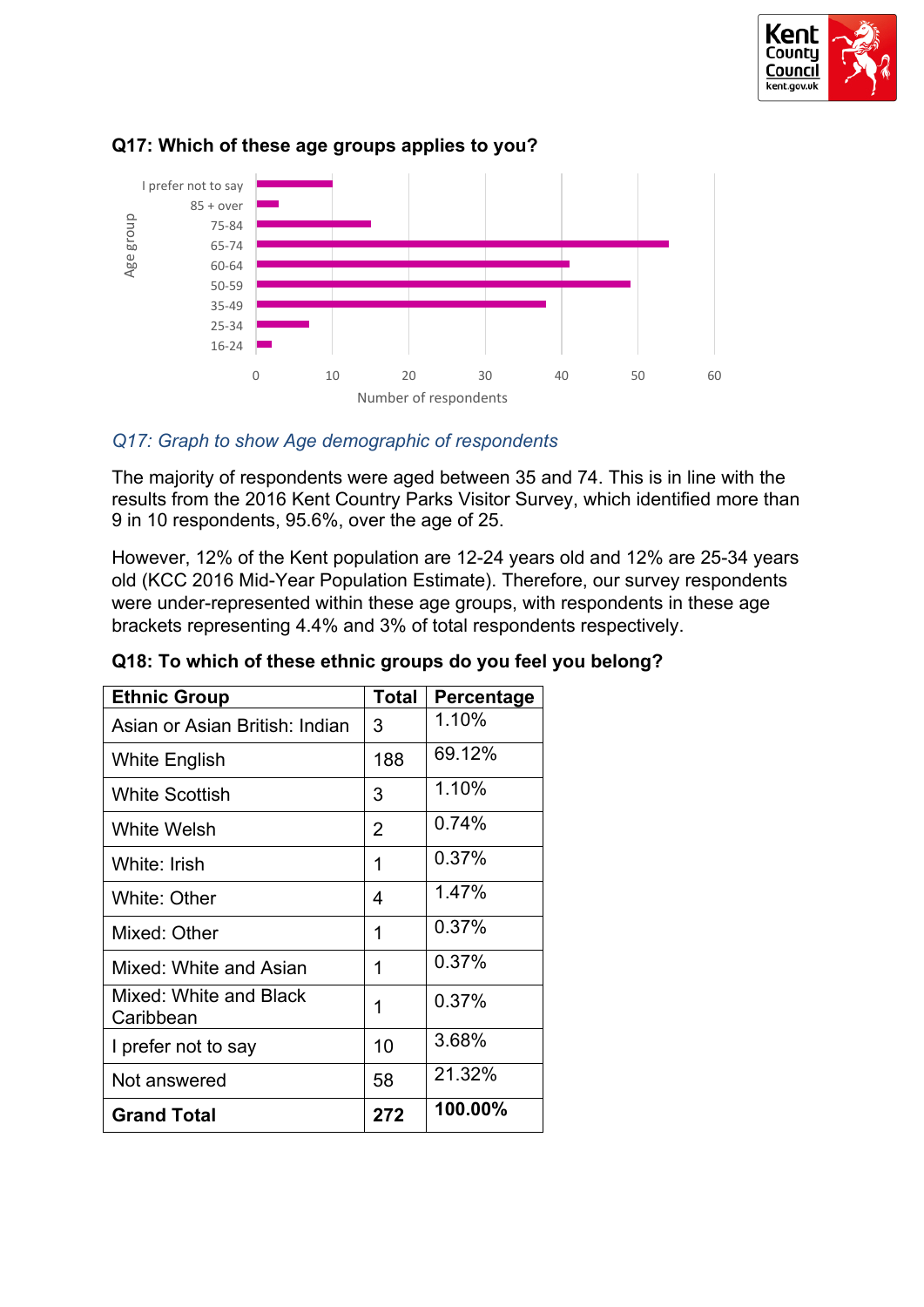

#### *Q18: Table to show quantity and percentage of respondents from each ethnic group.*

The majority of respondents identified themselves as White English. Some identified more than one group.

These results were similar for the 2016 Kent Country Parks Visitor Survey, where 96.9% of respondents said that their ethnic background was 'White', some 1.6% were of a 'Mixed' background, a further 0.8% of respondents were 'Asian/ Asian British', some 0.5% were 'Black/ Black British', and the remaining 0.3% of respondents preferred not to disclose this information. These broadly remain in line with the 2011 census which identified 93.7% of county residents as 'White' and the remaining 6.3% from a Black, Minority or Ethnic background.

#### **Q19: Do you consider yourself to be disabled as set out in the Equality Act 2010?**

9% of the total responders answered 'Yes' to considering themselves disabled (20 individuals). Of these 20 people, 16 had a physical impairment, 9 people suffered from more than one type of impairment.

Given the sample size of consultation responders, these results are broadly similar for the 2016 Kent Country Parks Visitor Survey, where 5.9% of respondents said that they classed themselves as disabled, 93.4% did not class themselves as disabled and 0.6% preferred not to disclose this information. Both the consultation and the visitor survey suggest Country Parks can do more to attract disabled visitors, given the 2011 census identified 17.6% of Kent residents have a health problem or disability which limits their day-to-day activities.

# **Q19a: If you answered 'Yes' to Q19, please tell us the type of impairment that applies to you.**



*Q19a: Pie Chart to show types of impairments experienced by disabled responders.*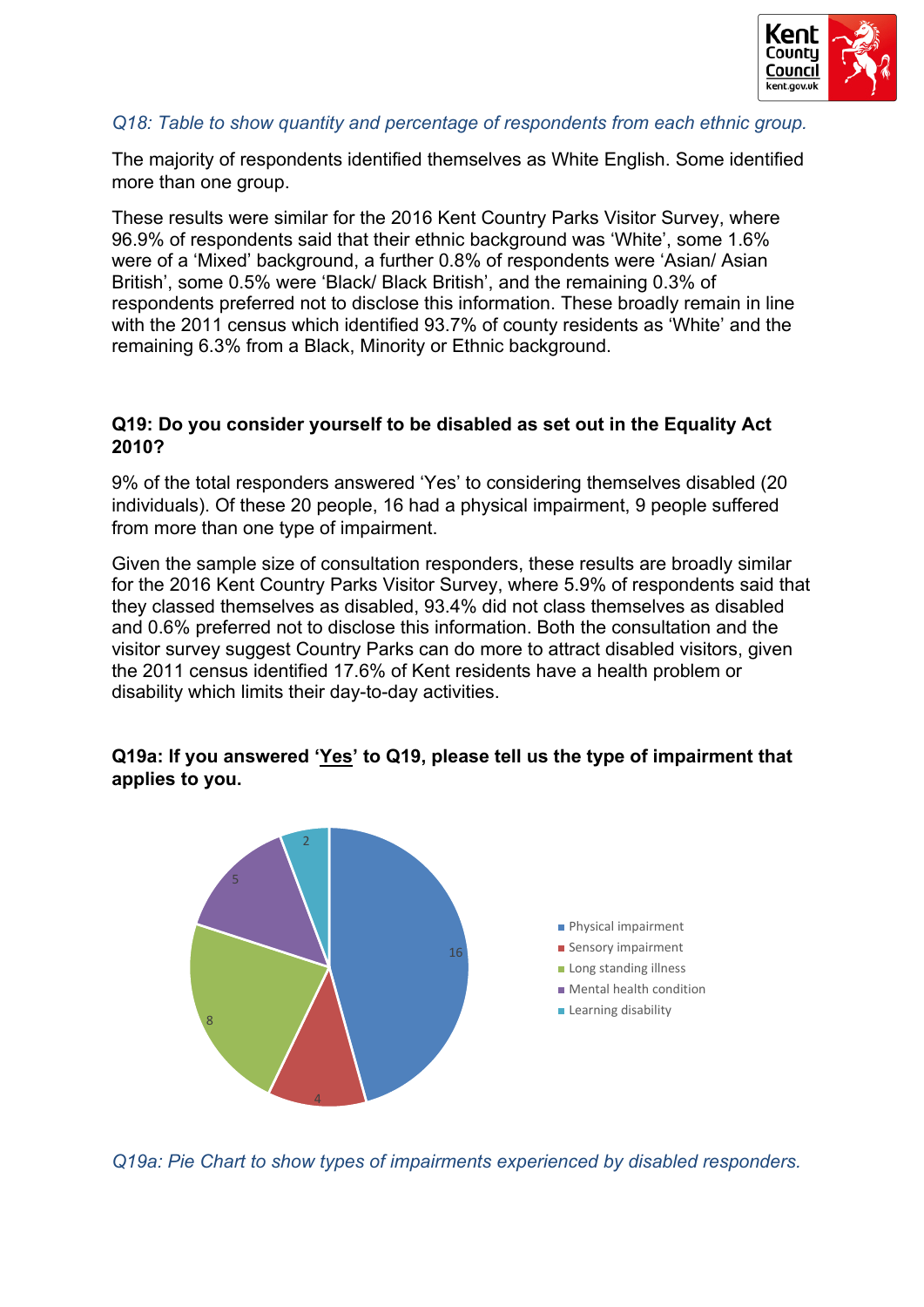

#### **Q20: Are you a carer**

9% of respondents are carers, and as part of our action plan against the draft strategy's Equality Impact Assessment, we will be considering site by site as well as product by product how we can improve our offer for all protected characteristic groups, including carers.

## **Q21: Do you regard yourself as belonging to a particular religion or belief?**

# **Q21a: If you answered 'Yes' to Q21, which of the following applies to you? you.**

79 individuals (36%) regard themselves as belonging to a religion, and of these, 71 people are Christian, 1 Hindu, 2 Sikh and 4 "others". These figures are somewhat adrift of the Kent statistics which identify through the 2011 census as 68% of residents identifying with 'a' religion. As part of our action plan against the draft strategy's Equality Impact Assessment, we will be considering site by site as well as product by product how we can improve our offer for all protected characteristic groups. We know the average drive time to each of our parks, and as part of that dataset, we will identify the principal religions in the communities most local to each site, to again inform our approach.

# **Q22: Are you [of which sexual orientation}?**

180 individuals (83%) identified themselves as heterosexual; 2 as bisexual; 1 as a gay man and 32 people preferred not to say. There is no comparator data from the 2016 customer survey. However, tentative estimates from the Annual Population Surveys of 2015 to 2016 suggests that 1.9% of Kent's population are lesbian, gay or bisexual. The Service needs to undertake greater analysis of this user (and non user) group, where individuals are happy to advise us of their sexual orientation, before being able to undertake any meaningful action planning.

**Consultation Results - Substantive Feedback** *Questionnaire: Section 2 'Our Parks'*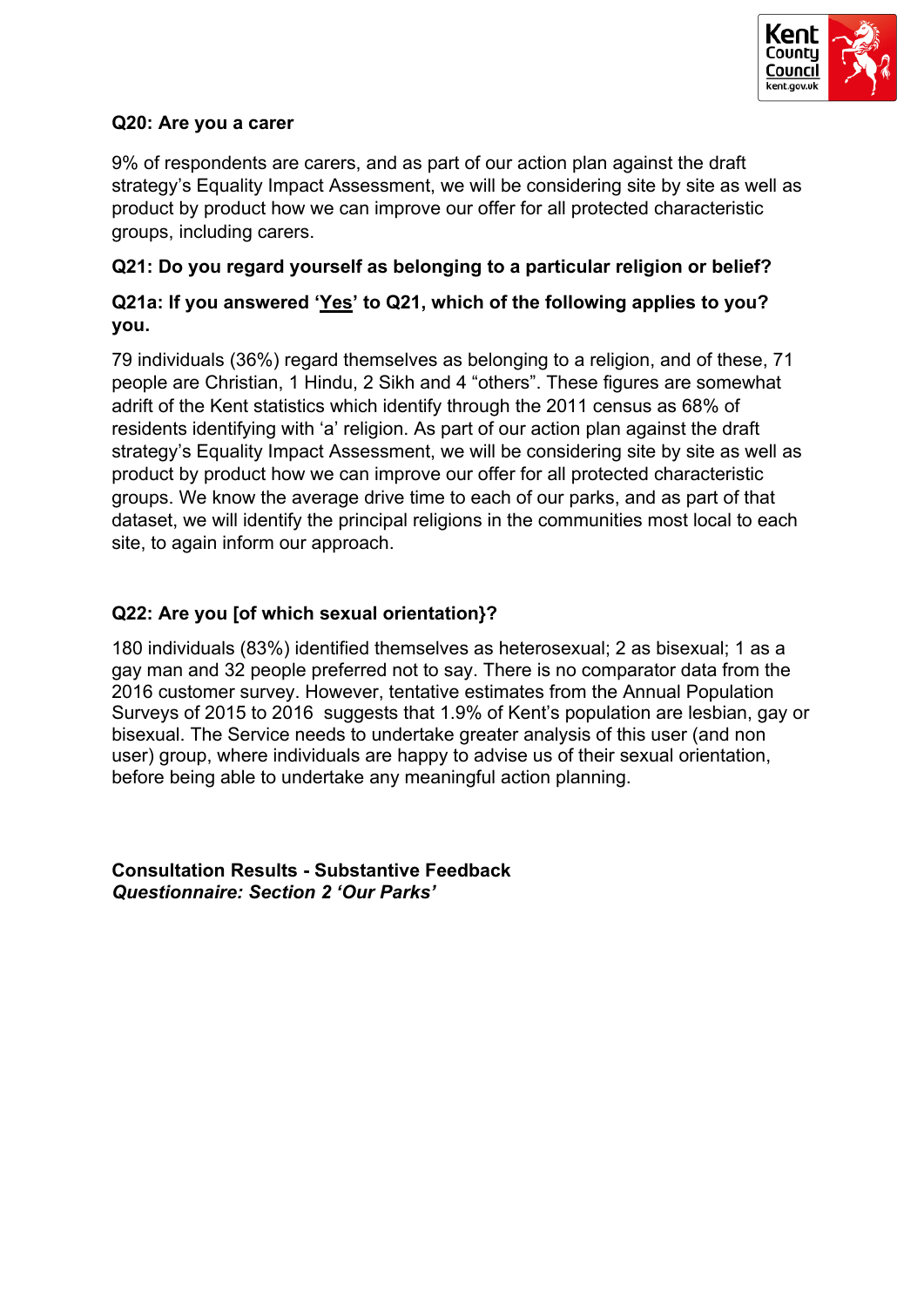

#### **Q3: Which parks have you visited?**



#### *Q3: Bar Chart to show number of respondents that have visited the country parks in the past year.*

The most popular country parks to visit by consultation responders are Shorne Woods, Lullingstone and Trosley. The most popular country park(s) in each age range are shown in **bold** and *italics*. It can be seen that Shorne Woods is the most popular country park for most age ranges; however, 65-74 year olds favour other parks.

|                    | Age Range      |                |       |                |                |       |                |                |                |
|--------------------|----------------|----------------|-------|----------------|----------------|-------|----------------|----------------|----------------|
|                    |                |                |       |                |                |       |                |                |                |
|                    |                |                |       |                |                |       |                |                | prefer         |
| Park visited       |                |                |       |                |                |       |                | $85 +$         | not to         |
| in last year       | 16-24          | 25-34          | 35-49 | 50-59          | 60-64          | 65-74 | 75-84          | over           | say            |
| <b>Brockhill</b>   |                | $\overline{2}$ | 6     | 9              | 5              | 10    | 2              |                |                |
| <b>Grove Ferry</b> |                | 1              | 3     | 10             | 7              | 8     | $\overline{2}$ |                |                |
| Lullingstone       | $\overline{2}$ | $\overline{2}$ | 11    | 16             | 17             | 18    | 1              | $\overline{2}$ | 3              |
| <b>Manor Park</b>  |                | 1              | 11    | $\overline{7}$ | 13             | 12    | 1              |                | $\overline{3}$ |
| Pegwell            |                |                |       |                |                |       |                |                |                |
| Bay                |                | 1              | 7     | 12             | 8              | 18    | $\overline{2}$ |                |                |
| Shorne             |                |                |       |                |                |       |                |                |                |
| Woods              |                | 4              | 17    | 23             | 19             | 15    | 5              | 1              | $\overline{2}$ |
| <b>Teston</b>      |                |                |       |                |                |       |                |                |                |
| <b>Bridge</b>      |                | 1              | 11    | 12             | 11             | 9     | 5              |                |                |
| Trosley            |                | 3              | 11    | 18             | 17             | 18    | 3              |                | 4              |
| White              |                |                |       |                |                |       |                |                |                |
| Horse              |                |                |       |                |                |       |                |                |                |
| Wood               |                | $\overline{2}$ | 9     | 6              | 8              | 11    | 1              |                |                |
| None               |                |                | 4     | 4              | $\overline{2}$ | 8     | 3              | 1              | 3              |

*Q3&17: Table to show age range of visitors to each of the main country parks.*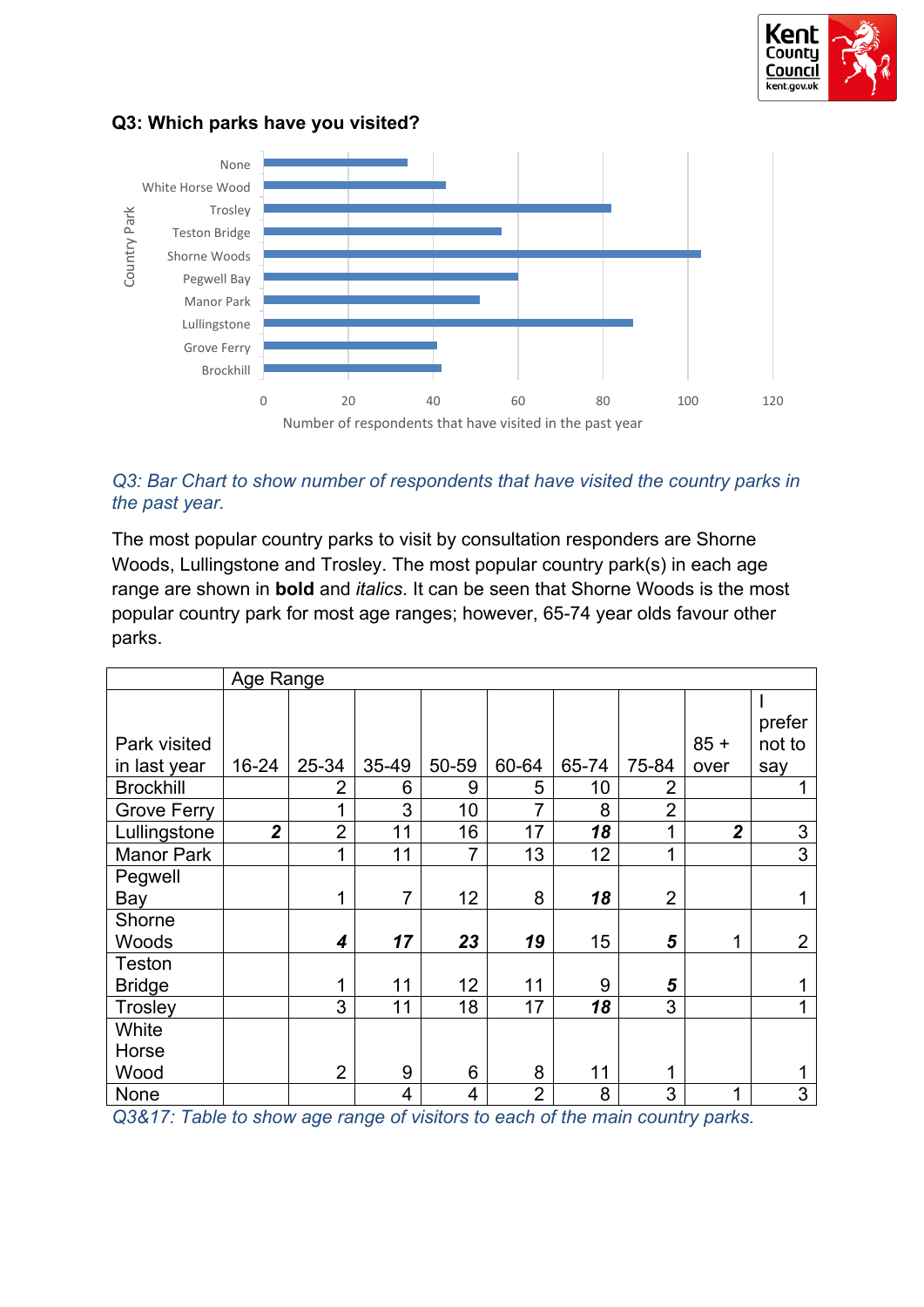



#### **Question 4: Which of the smaller countryside sites have you visited?**

#### *Q4: Bar Chart to show number of respondents that have visited the smaller countryside sites in the past year*

The small countryside site Bluebell Hill, which is managed by Kent Wildlife Trust on behalf of KCC, is as popular a destination as many of the country parks among consultation responders. This is a slightly unexpected output, and will be tested as part of the Service's 2018 customer survey. The other four small countryside sites are less popular; 61% of respondents having not visited any of them in the last year.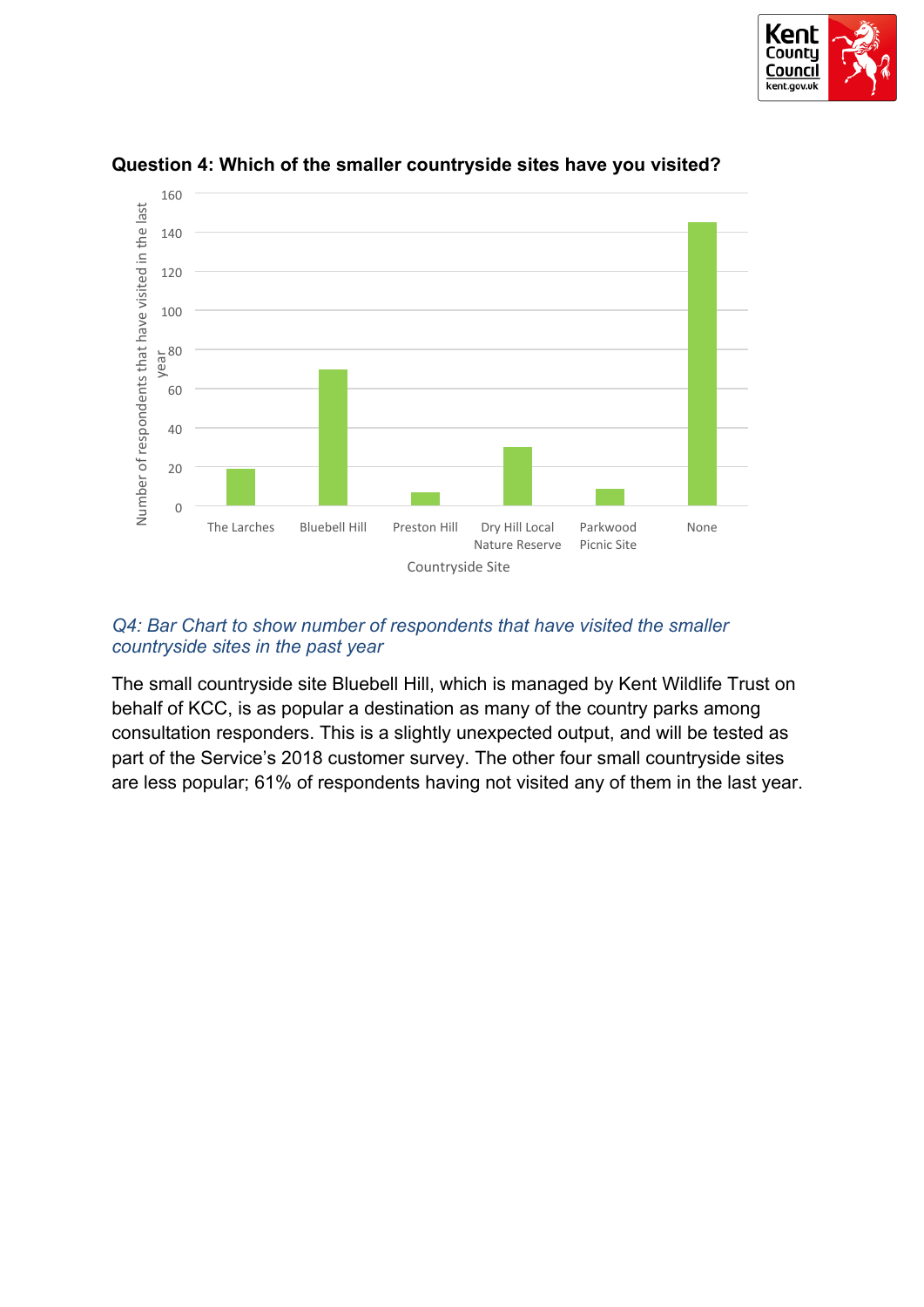

#### **Q5: How often do you visit?**

Most respondents visit KCC country parks three to four times per year. 72% of the respondents visit this often, while 18% of respondents visit a country park at least once a week. These results are comparable with the 2016 Kent Country Parks Visitor Survey, where almost two-thirds, 63.1% of respondents, said that they had visited the park where they were being interviewed 'Over 10 times before'.

The table below shows the full range of results. The rows below in **bold** and *italics* should be treated with caution due to small sample sizes.

There is not a statistically significant difference in the frequency of visits between the age ranges (those which can be analysed due to having a large enough sample size). From the sample, there is no age range that tends to visit more frequently than others.

|                            |           |                                     |            |                                      | How often do you visit Kent Country Parks? |                                 |                          |                     |                                     |               |            |
|----------------------------|-----------|-------------------------------------|------------|--------------------------------------|--------------------------------------------|---------------------------------|--------------------------|---------------------|-------------------------------------|---------------|------------|
| Age<br>range               | Dail<br>v | More<br>than<br>once<br>per<br>week | Weekl<br>٧ | $2 - 3$<br>times<br>per<br>mont<br>h | Monthly                                    | $3 - 4$<br>times<br>per<br>year | Every<br>6<br>month<br>s | Once<br>per<br>year | Less<br>than<br>once<br>per<br>year | don't<br>know | Neve<br>r  |
| $16 - 24$                  | 0%        | 0%                                  | 0%         | 0%                                   | 0%                                         | 100<br>%                        | 0%                       | 0%                  | 0%                                  | 0%            | 0%         |
| 25-34                      | 0%        | 0%                                  | 0%         | 14%                                  | 14%                                        | 43%                             | 0%                       | 0%                  | 14<br>%                             | 14<br>%       | 0%         |
| 35-49                      | $0\%$     | 11<br>$\%$                          | 11%        | 11%                                  | 16%                                        | 34%                             | 5%                       | 5%                  | 5%                                  | 0%            | 0%         |
| 50-59                      | 6%        | 8%                                  | 6%         | 18%                                  | 8%                                         | 24%                             | 6%                       | 12<br>$\%$          | 6%                                  | 0%            | 4%         |
| 60-64                      | 5%        | 7%                                  | 12%        | 17%                                  | 12%                                        | 29%                             | 5%                       | 0%                  | 5%                                  | 2%            | $5%$       |
| 65-74                      | 7%        | 4%                                  | 13%        | 22%                                  | 15%                                        | 19%                             | 4%                       | 6%                  | 6%                                  | 4%            | 2%         |
| 75-84                      | 7%        | $0\%$                               | 0%         | 27%                                  | 0%                                         | 33%                             | 13%                      | 13<br>%             | 7%                                  | 0%            | $0\%$      |
| $85 +$<br>over             | 0%        | 0%                                  | 0%         | 0%                                   | 0%                                         | 100<br>%                        | 0%                       | 0%                  | 0%                                  | 0%            | 0%         |
| I prefer<br>not to<br>say  | 0%        | 10<br>%                             | 0%         | 10%                                  | 10%                                        | 20%                             | 30%                      | 0%                  | 0%                                  | 0%            | 10<br>%    |
| <b>Not</b><br>answere<br>d | 2%        | 2%                                  | 6%         | 8%                                   | 13%                                        | 23%                             | 8%                       | 4%                  | 4%                                  | 4%            | 11<br>$\%$ |
| Grand<br>Total             | 4%        | 6%                                  | 8%         | 15%                                  | 12%                                        | 27%                             | 7%                       | 6%                  | 5%                                  | 2%            | 4%         |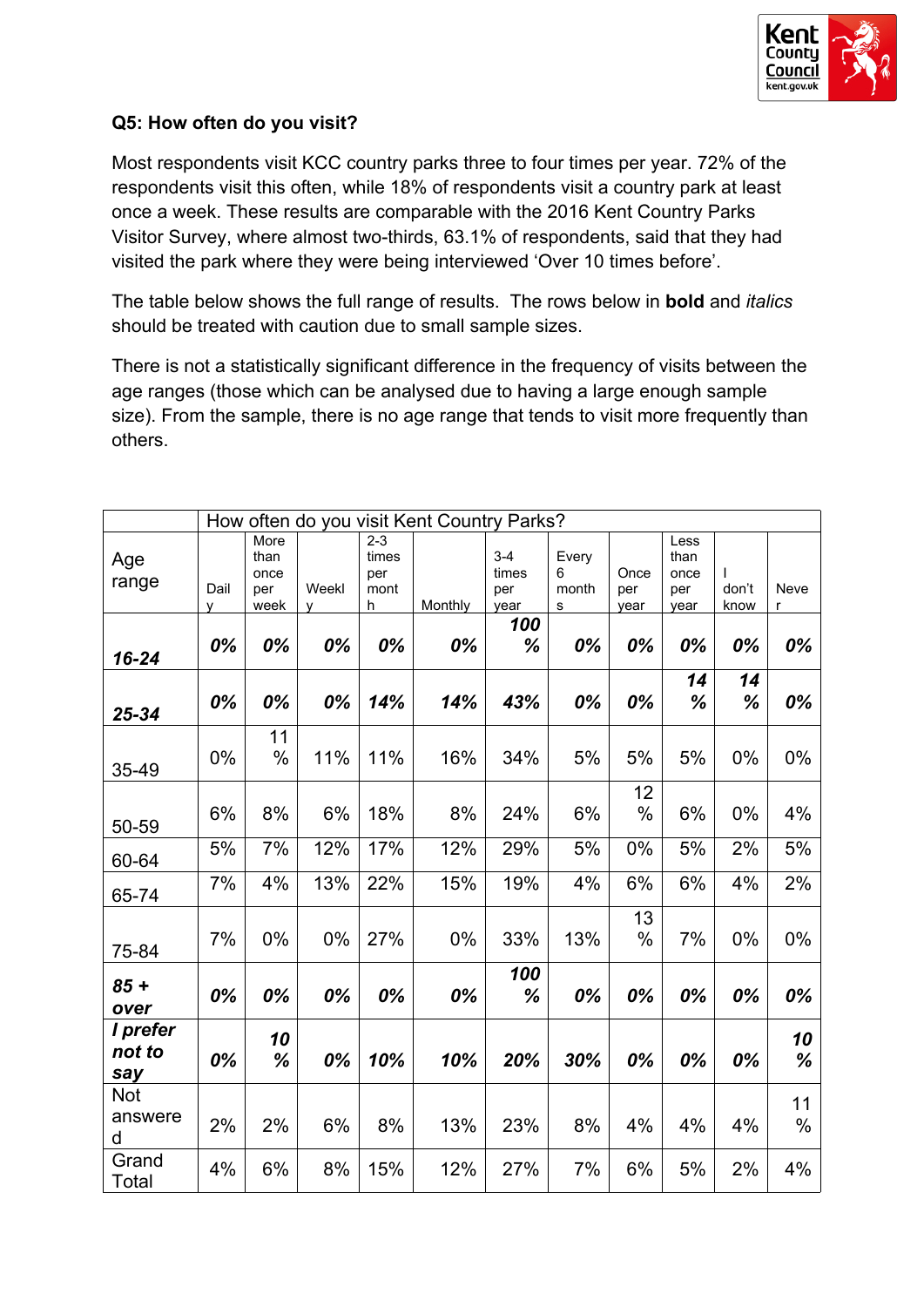

# *Q5&17: Table to show percentage frequency of visit for each age range.*

## **Q5a: Why do you not visit the parks?**

There were 24 responses explaining why individuals never visit the park. Response numbers are too small to be statistically significant but the principal reasons provided were: live too far away from any individual site; not aware of the country parks, credited by the respondents to a lack of advertising; and lack of public transport links.

# **Q6: Why do you visit the parks?**

People gave a variety of reasons for why they visit the country parks. There were common themes to their answers. The top ten of these themes are shown in the graph.



## *Q6: Bar Chart to show top ten most frequently cited reasons for why people visit the parks*

These results were similar for the 2016 Kent Country Parks Visitor Survey, where when asked what were their reasons and motivations for visiting the park on the day of interview from a list of suggestions, the most likely responses were 'Walk the dog' (46.3%), 'To have a walk' (40.8%), 'To relax in nature' (22.1%), 'The café' (21.0% where café available*),* 'Getting the kids active' (19.9%) and 'Meet friends and family' (17.8%). The consultation list of suggested answers varied slightly from the 2016 customer survey, as we were keen to understand further the "enjoy the countryside" response from the 2016 survey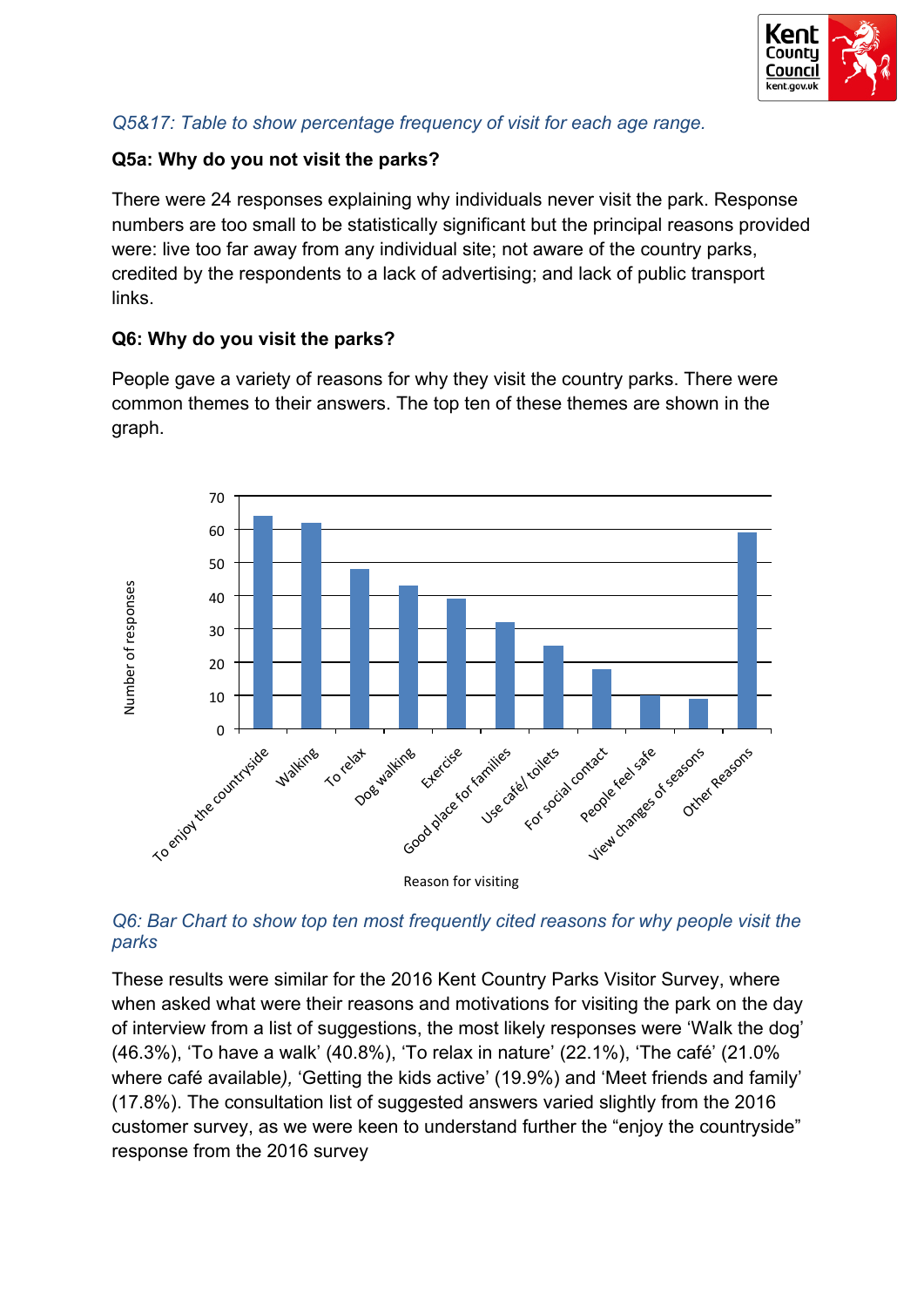



# **Q7: Which services and facilities are most important to you?**

## *Q7: Bar Chart to show number of respondents that have rated each service as important.*

Respondents that selected "other" when answering Q6, then specified the reasons why they visit Country Parks. The top five reasons cited were car parks, toilets/baby change, signposted walking routes, café/catering provision, and easy access paths.

# **Q8. Are there any other services, facilities or activities that you would like to see offered at our Parks?**

Many different suggestions were recorded for further facilities and services country parks should offer. The graph shows those ideas suggested by six or more respondents.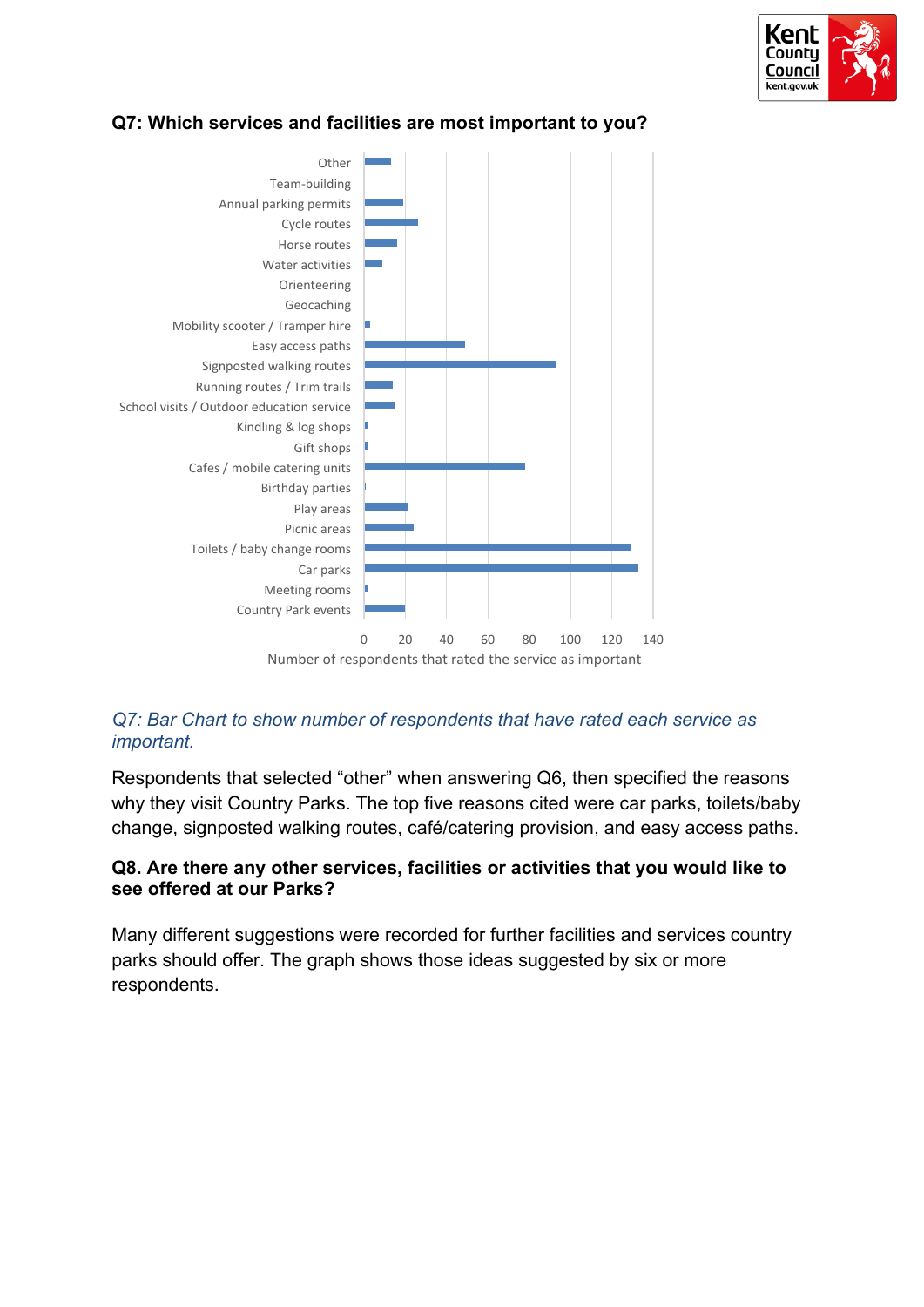



*Q8: Bar Chart to show number of comments referencing other services, facilities or activities that respondents would like to see offered at Country Parks.*

## *Questionnaire: Section 3 'Our Vision' – Feedback on the Strategy*

**Vision:** "to provide an inspirational and sustainable countryside experience for Kent's residents and visitors".

## **Q9: To what extent do you agree with the vision?**

There are very high levels of agreement with the vision. 57% strongly agreed and 33% agreed.

When asked for comments and suggestions on the vision, 127 individuals responded. In identifying points that should be added to the vision, the followingwere suggested six or more times:

- Purchase Chipstead Lake
- More focus on nature
- Accessibility
- Not selling or offloading management of smaller parks
- More use by schools and for education
- Better facilities for horse riders
- Reducing car parking prices/ making it free to park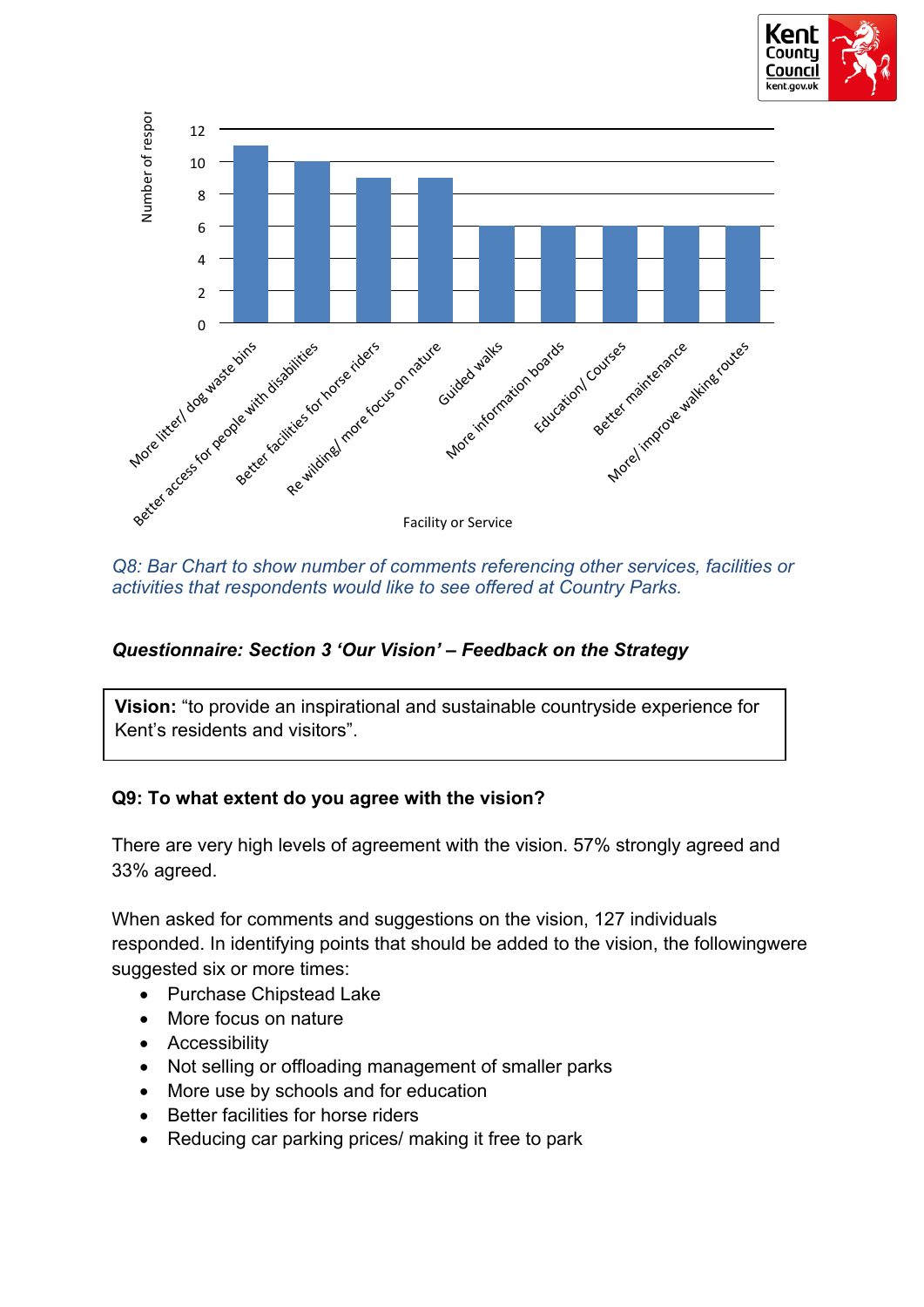

Purchasing Chipstead Lake has been looked into and rejected, as would require a capital investment that could not be repaid within ten years, or indeed the foreseeable future.

The 9% of responses (20 people) suggesting the vision should be more focused on nature/ wildlife/ countryside/ biodiversity/ environment additionally commented that the vision is "too people focused".

#### **Aims:**

**Strategic Aim 1.** Provide a network of high quality and biodiverse country parks.

**Strategic Aim 2.** Increase visitor numbers to the country parks**.**

**Strategic Aim 3.** Ensure the service is as financially self-sustaining as possible.

# **Q10. To what extent do you agree or disagree with our three strategic aims?**

Looking at the whole sample, the average level of agreement with the strategic aims was as follows:

Aim 1 – "strongly agree"

This aim scored an average of 1.34, calculated by combining all respondents scores,where all respondents could score either 1 = Strongly Agree through to 5 = Strongly Disagree

Aim 2 - "agree"

This aim scored an average of 2.05

Aim 3 - "agree"

This aim scored an average of 2.18

## **Q10a: Further comments on the strategic aims**

Within the comments of the 107 individuals that responded to this question, the following trends were found:

 biodiversity/environment/park should not be damaged by increased visitor numbers (14% of responses to this question, i.e. 15 respondents to this question, and in total 6% of all consultation respondents)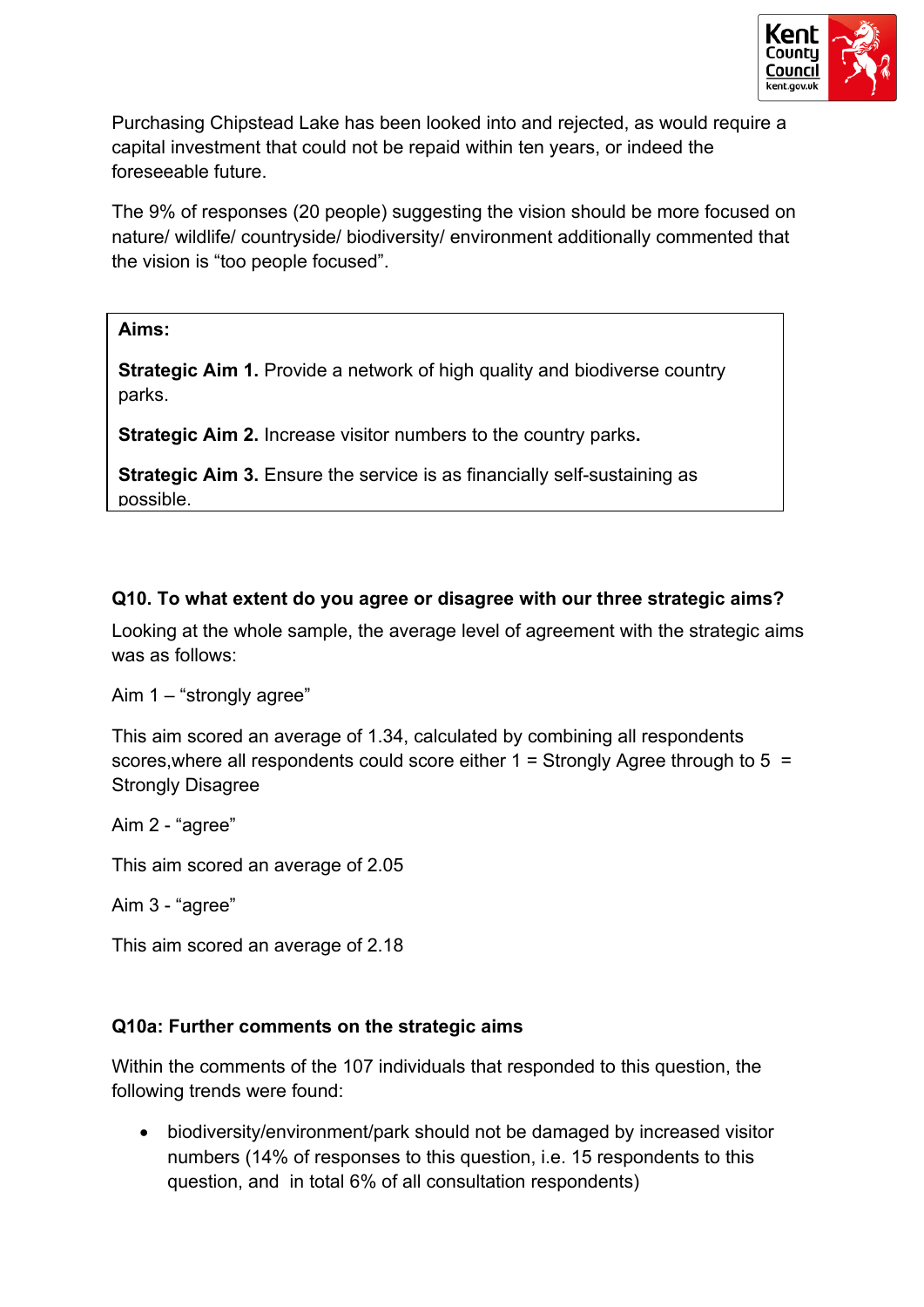

- parking charges should not increase as this will discourage visitors (9% of responses to this question)
- concerns over funding source/income generation/lack of recognised financial value of parks to society (8% of responses to this question)
- concerns over increasing visitor numbers and how this will impact on the park and on the enjoyment of regular visitors. (8% of responses to this question)
- suggestions of 'rewilding' ie allowing a landscape and its plants to be less intensively managed, if formally managed all (4% of responses to this question)
- Issues with cars parked on adjacent roads (3% of responses to this question)

# **Q11: Strategic Aim 1 has three objectives. To what extent do you agree or disagree with each of these?**

**O***bjective 1. Ensure high quality parks are provided, maintained and improved and that, where possible, the quality of our standards of management are independently tested and verified.*

*Objective 2. Ensure that the biodiversity, heritage and landscape values of the sites are maintained or enhanced.*

*Objective 3. Support Kent's Environment Strategy.*

# **Q12: Strategic Aim 2 has five objectives. To what extent do you agree or disagree with each of these?**

*Objective 4. Work with nurseries, schools, colleges and adult education providers to provide opportunities to increase awareness, enjoyment and engagement with the environment.*

*Objective 5. Work with Public Health, Clinical Commissioning Groups, and NHS providers to ensure the parks maximise their potential to improve health, well-being and quality of life.*

*Objective 6. Ensure that the parks are enjoyed by all sectors of the community, regardless of age, health, race, religion, disability or gender.*

*Objective 7. Increase visitor numbers outside of peak times.*

*Objective 8. Provide high quality volunteering opportunities.*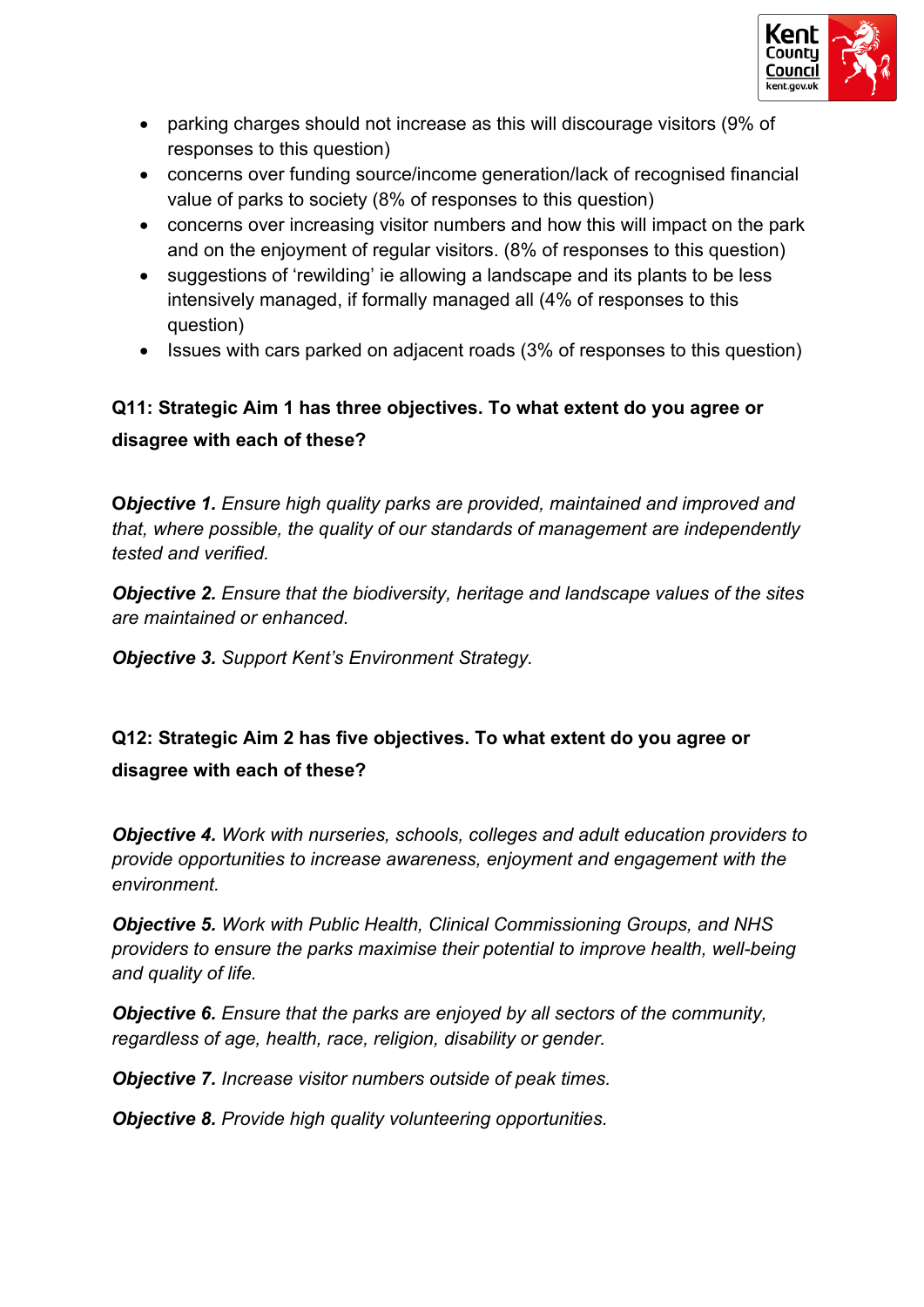

# **Q13: Strategic Aim 3 has two objectives. To what extent do you agree or disagree with each of these?**

*Objective 9. Increase the percentage of the service's budget generated from income generation activities.*

*Objective 10. Ensure the portfolio of country parks and countryside sites is managed to maximise the delivery of our strategic aims.*



#### *Q11,12&13: Bar Chart to show average level of agreement with each objective, 1= strongly agree 5= strongly disagree. The lower the bar the greater the support for that objective*

The average level of agreement with each of the objectives is not significantly different between different customer groups within the sample. When levels of agreement are compared to the responder's stated gender, sexuality, religion, age, and frequency of visit, there are no groups that clearly agree or disagree with the objectives more strongly than other groupings.

Levels of agreement are high for all of the objectives, with eight out of the ten objectives scoring below 2, meaning that the majority of individuals either Agreed or Strongly Agreed with the objective. All respondents could score either 1 = Strongly Agree through to 5 = Strongly Disagree.

Objective 9 was the least popular with respondents, but the responders still agreed with it overall, just less strongly.

*Objectives 1, 2 and 3*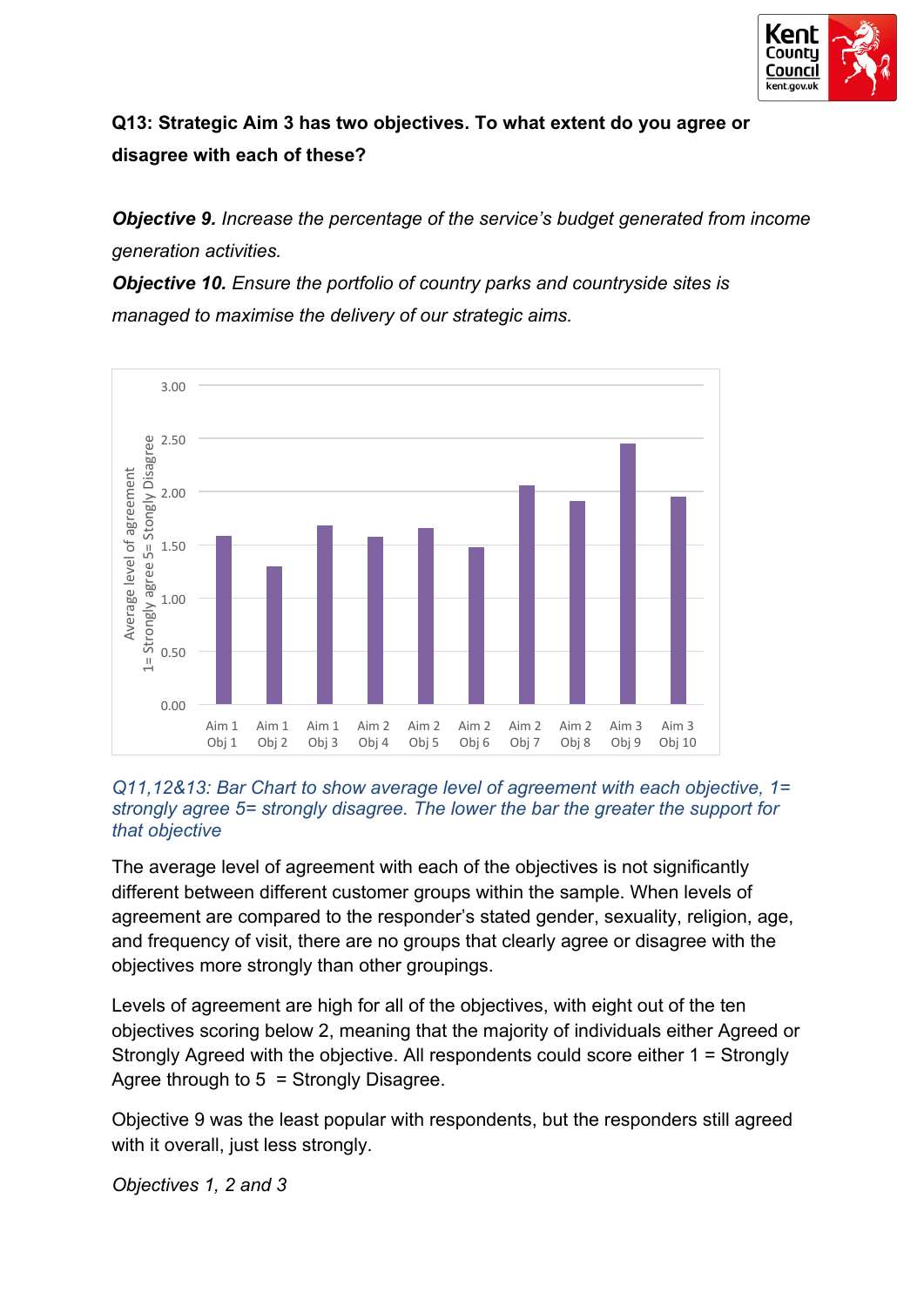

37 people (15% of total respondents to the consultation) added additional comments on objectives 1, 2 and 3, which together underpin Strategic Aim 1. There are no clear trends within their comments; most are very supportive, some suggest minor changes to the wording of the objectives, and others reiterate points they have made in previous questions which are already covered in this report. 8% of total respondents (19 people) asked what Kent's Environment Strategy actually is and how to access it.

# *Objectives 4, 5 and 6*

There were 57 responses (23% of total consultation respondents) to objectives 4, 5, 6, 7 and 8, all of which underpin Strategic Aim 2. There are no clear trends within the comments; most are very supportive, some suggest minor changes to the wording of the objectives, and others reiterate points they have made in previous questions which are already covered in this report (specifically that increased visitor numbers should not damage the park – 16% of respondents (44 people) commented on this). 5% of total respondents (12 people) stated country parks should employ people rather than relying on volunteers. 4% of respondents (9 people) said improving facilities for horse riders could encourage them to visit at off peak times. 5% of respondents (12 people) encouraged better links with the local community and community groups.

# *Objectives 9 and 10*

61 responses (25% of total respondents) were recorded for objectives 9 and 10, which together underpin Strategic Aim 3. 20% of comments (49 people) stated that the country parks should focus on wildlife/access/nature and not on making money, 26% of comments (64 people) said that income generation should not be the primary focus and should not be done at the expense of the park environment. 10% of comments (25 people) raise concerns regarding selling smaller sites, questioning if Objective 10 means that smaller sites will be sold, or if KCC are using the objective as "an excuse" to relinquish responsibility; these people disagreed with the objective because of these concerns.

# **4. Equality Analysis**

This has been covered in section 3 of this report.

The Equality Impact Assessment has been reviewed as a result of the consultation responses, and the original intended associated action plan remains valid, as described in the covering paper for Environment and Transport Cabinet Committee.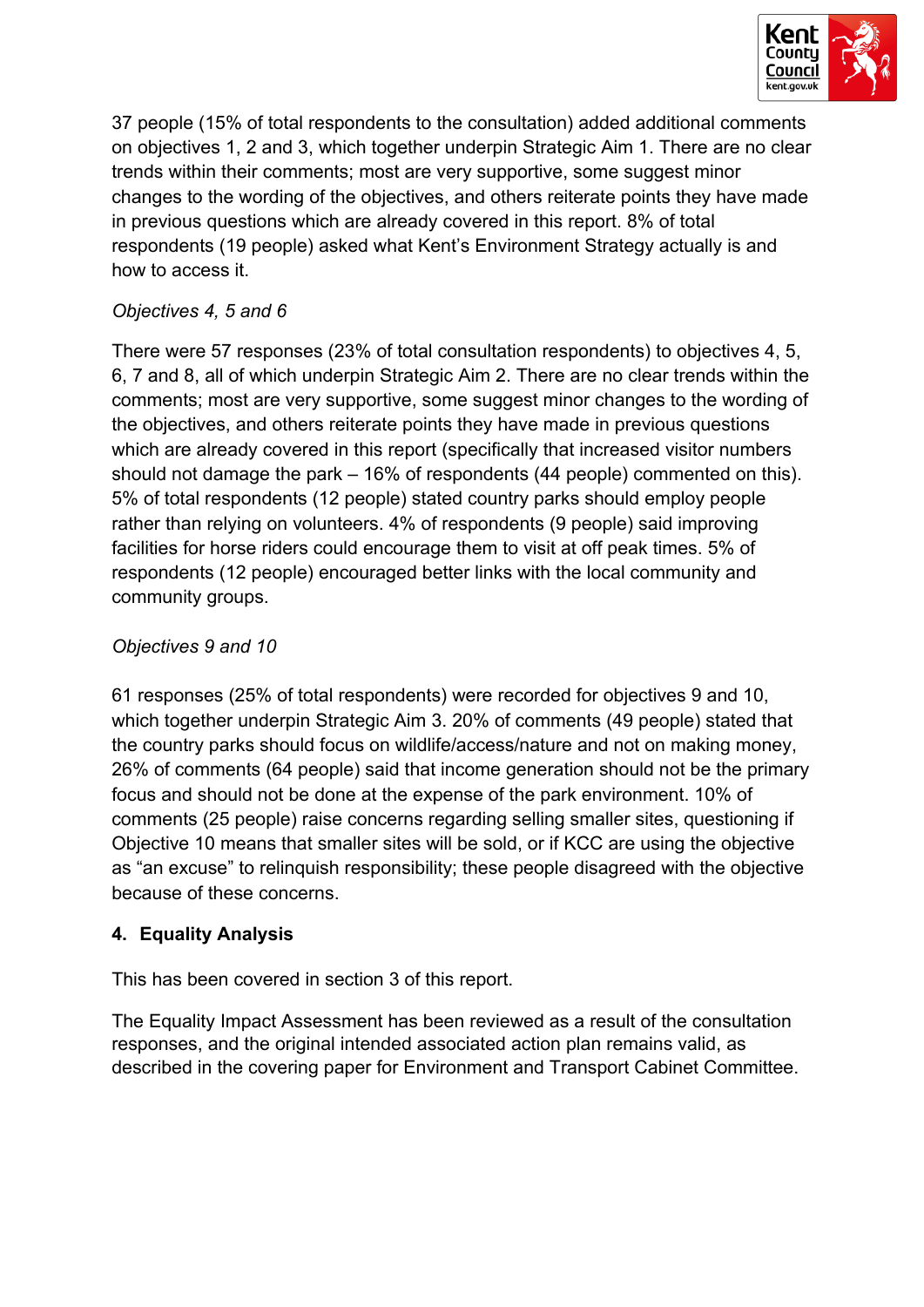

# **Consultation recommendations:**

The consultation results have concluded the following recommendations. In summary there was very little change proposed to the strategy.

| <b>Kent Country Parks Strategy</b>                                              | <b>Recommendation post consultation</b>                                          |
|---------------------------------------------------------------------------------|----------------------------------------------------------------------------------|
| Vision. Our vision for the KCC Country                                          | No change.                                                                       |
| Parks service is "to provide an                                                 | (scored 1.37) (Ref Q9)                                                           |
| inspirational and sustainable countryside                                       |                                                                                  |
| experience for Kent's residents and                                             |                                                                                  |
| visitors".                                                                      |                                                                                  |
|                                                                                 |                                                                                  |
| Strategic Aim 1. Provide a network of                                           | No change:                                                                       |
| high quality and biodiverse country                                             | (scored 1.34) (Ref Q10)                                                          |
| parks.                                                                          |                                                                                  |
| Objective 1. Ensure high quality parks<br>are provided, maintained and improved | No change:<br>$(scored 1.6)$ (Ref Q11)                                           |
| and that, where possible, the quality of                                        |                                                                                  |
| our standards of management are                                                 |                                                                                  |
| independently tested and verified.                                              |                                                                                  |
|                                                                                 |                                                                                  |
| Objective 2. Ensure that the biodiversity,                                      | No change:                                                                       |
| heritage and landscape values of the                                            | $(scored 1.3)$ (Ref Q11)                                                         |
| sites are maintained or enhanced.                                               |                                                                                  |
|                                                                                 | However, greater emphasis on the<br>biodiversity management of the sites will    |
|                                                                                 | feature in on-site and the Service                                               |
|                                                                                 | Communications Plan from 2018/19                                                 |
|                                                                                 | onwards. Four of the nine county parks'                                          |
|                                                                                 | management plans are already published                                           |
|                                                                                 | in full on the KCC website, but we will                                          |
|                                                                                 | additionally alert local stakeholders                                            |
|                                                                                 | including the local parish council(s) when                                       |
|                                                                                 | all nine are annually updated                                                    |
|                                                                                 |                                                                                  |
| Objective 3. Support Kent's Environment                                         | No change:                                                                       |
| Strategy.                                                                       | (scored 1.7) (Ref Q11)                                                           |
|                                                                                 |                                                                                  |
|                                                                                 | However, a link to the Kent Environment                                          |
|                                                                                 | Strategy shall be added to the online                                            |
|                                                                                 | version of the Country Parks Strategy<br>2017 - 2021. Additionally, the feedback |
|                                                                                 | from respondents asking what the Kent                                            |
|                                                                                 | Environment Strategy is has been                                                 |
|                                                                                 | passed on to be fed into the developing                                          |
|                                                                                 | 'KES' comms plan                                                                 |
|                                                                                 |                                                                                  |
| Strategic Aim 2. Increase visitor numbers<br>to the country parks.              | No change:<br>(scored 2.05) (Ref Q10)                                            |
|                                                                                 |                                                                                  |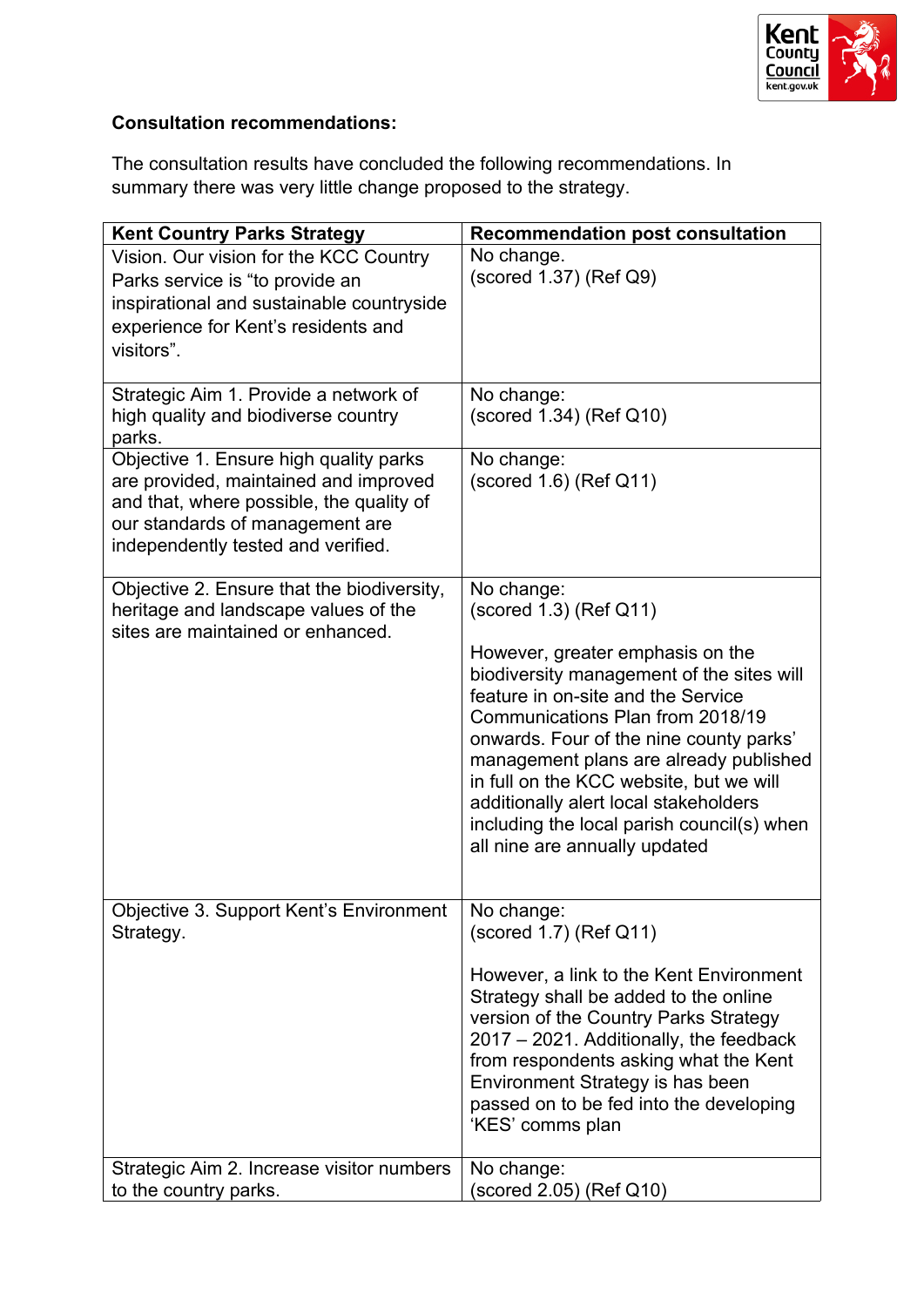

| Objective 4. Work with nurseries,<br>schools, colleges and adult education<br>providers to provide opportunities to<br>increase awareness, enjoyment and<br>engagement with the environment.       | No change:<br>$(scored 1.6)$ (Ref Q12)                                                                                                                                                                                                                                                                                                                                                                                                                     |
|----------------------------------------------------------------------------------------------------------------------------------------------------------------------------------------------------|------------------------------------------------------------------------------------------------------------------------------------------------------------------------------------------------------------------------------------------------------------------------------------------------------------------------------------------------------------------------------------------------------------------------------------------------------------|
| Objective 5. Work with Public Health,<br>Clinical Commissioning Groups, and<br>NHS providers to ensure the parks<br>maximise their potential to improve<br>health, well-being and quality of life. | No change:<br>(scored 1.7) (Ref Q12)                                                                                                                                                                                                                                                                                                                                                                                                                       |
| Objective 6. Ensure that the parks are<br>enjoyed by all sectors of the community,<br>regardless of age, health, race, religion,<br>disability or gender.                                          | No change:<br>$(scored 1.4)$ (Ref Q12)<br>However, the Service will Equality Impact<br>Assessment each of the country parks'<br>overall products and offer will be<br>completed and made publically available<br>by 31 <sup>st</sup> March 2018. These will then<br>trigger an associated action plan (Stage<br>3 of an EqIA) to better attract under<br>represented groups, and to identify<br>funding mechanisms and targeted<br>communication channels. |
| Objective 7. Increase visitor numbers<br>outside of peak times.                                                                                                                                    | No change:<br>$(scored 2.1)$ (Ref Q12)                                                                                                                                                                                                                                                                                                                                                                                                                     |
| Objective 8. Provide high quality<br>volunteering opportunities.                                                                                                                                   | No change:<br>(scored 1.8) (Ref Q12)                                                                                                                                                                                                                                                                                                                                                                                                                       |
| Strategic Aim 3. Ensure the service is as<br>financially self-sustaining as possible.                                                                                                              | No change:<br>(scored 2.18) (Ref Q10)                                                                                                                                                                                                                                                                                                                                                                                                                      |
| Objective 9. Increase the percentage of<br>the service's budget generated from<br>income generation activities.                                                                                    | No change:<br>(scored 2.4) (Ref Q13)                                                                                                                                                                                                                                                                                                                                                                                                                       |
| Objective 10. Ensure the portfolio of<br>country parks and countryside sites is<br>managed to maximise the delivery of our<br>strategic aims.                                                      | No change:<br>$(scored 1.9)$ (Ref Q13)                                                                                                                                                                                                                                                                                                                                                                                                                     |

The Environment and Transport Cabinet Committee will consider the results of the consultation on 31st January 2018. This decision will be noted in the Record of Decision and in minutes of the committee meeting.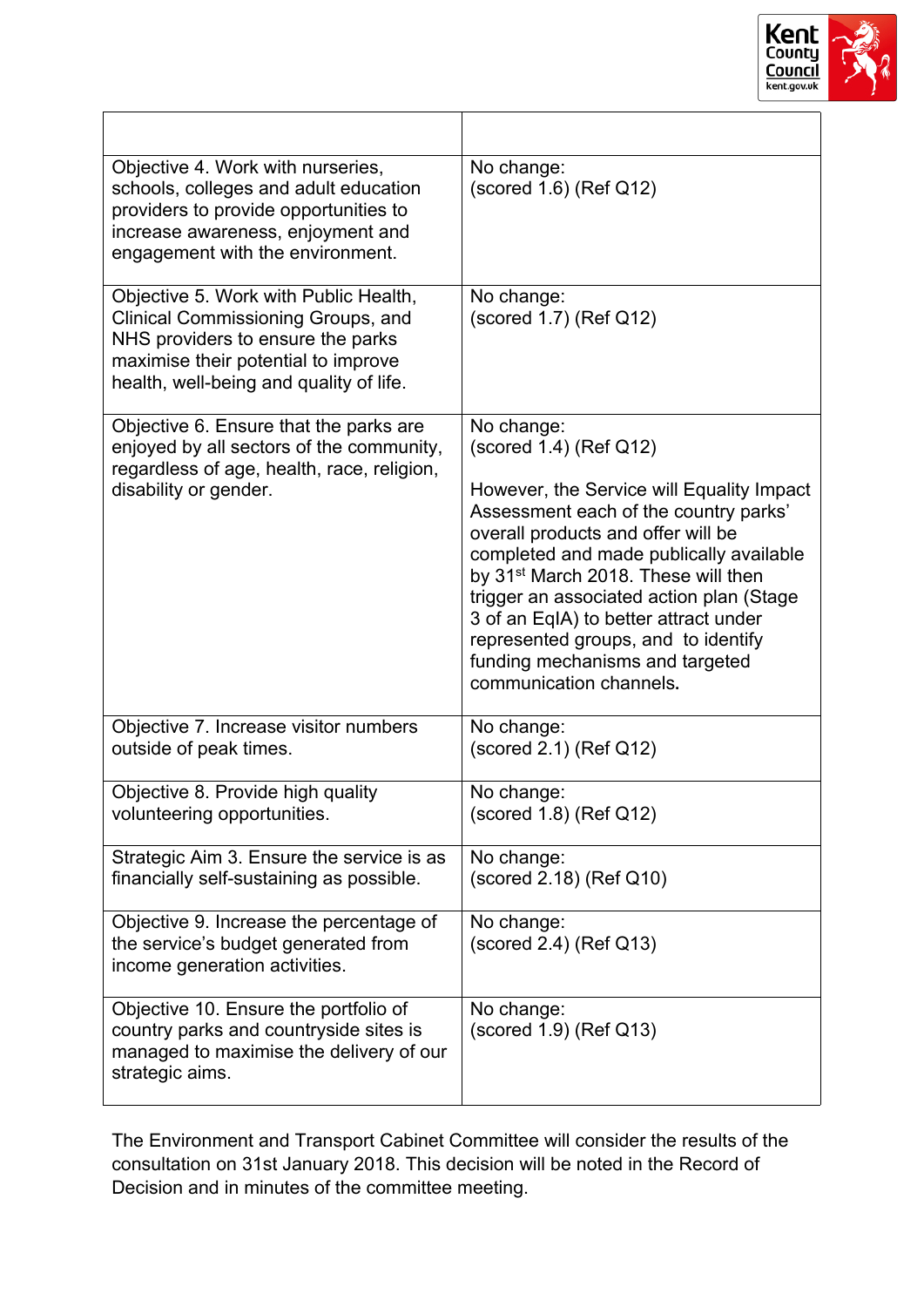

We will feedback to stakeholders following the Record of Decision. An email with links to the Consultation Report will be sent to consultees who took part in the online questionnaire and indicated they wish to be aware of progress of this strategy. A notification email will also be sent to all stakeholder organisations.

The report will also be available on the consultation directory on kent.gov.uk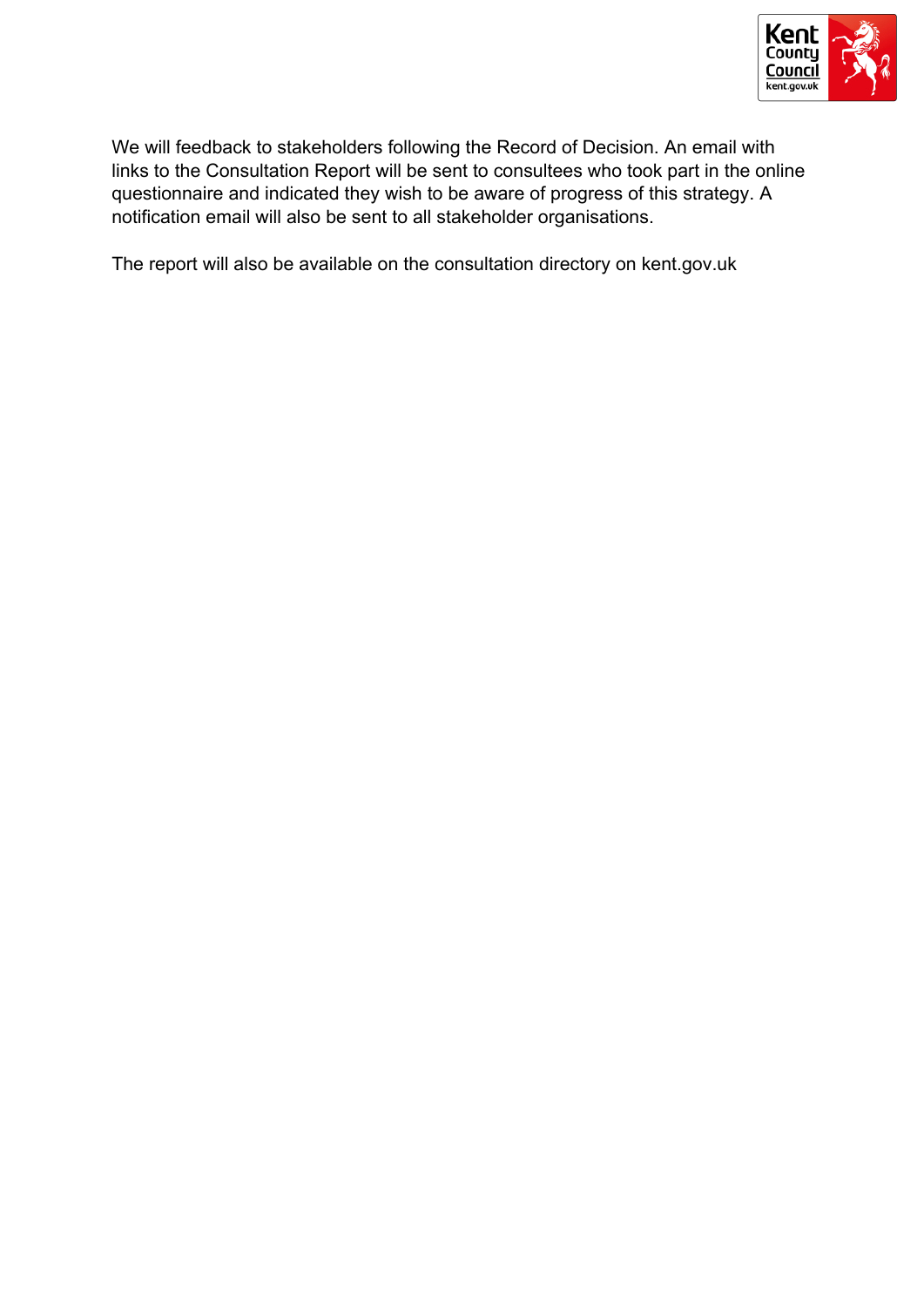

## **APPENDIX 2: Kent Country Parks Strategy 2017-2021**

# **Consultation Questionnaire**

Kent County Council is privileged to own and manage a range of country parks and countryside sites which contain some of the highest quality natural habitats and landscapes that Kent has to offer. We have drafted a four year strategy which sets out how we intend to protect and manage these natural environments at the same time as providing high quality opportunities for individuals, families and communities to play, learn and relax.

We would like your views on this strategy to ensure that we do all we can to meet the needs and expectations of Kent residents.

This questionnaire can be completed at [www.kent.gov.uk/countryparksstrategy](http://www.kent.gov.uk/countryparksstrategy)

Alternatively, fill in this paper form and return to:

Kent Country Parks Invicta House Maidstone Kent ME14 1XX

Or please hand to a team member at Shorne Woods or Lullingstone Country Parks.

If you need the questions in an alternative format, please email [alternativeformats@kent.gov.uk](mailto:alternativeformats@kent.gov.uk) or call 03000 421553 (text relay service number: 18001 03000 421553). This number goes to an answering machine, which is monitored during office hours.

**Please ensure your response reaches us by Monday 11 September 2017.**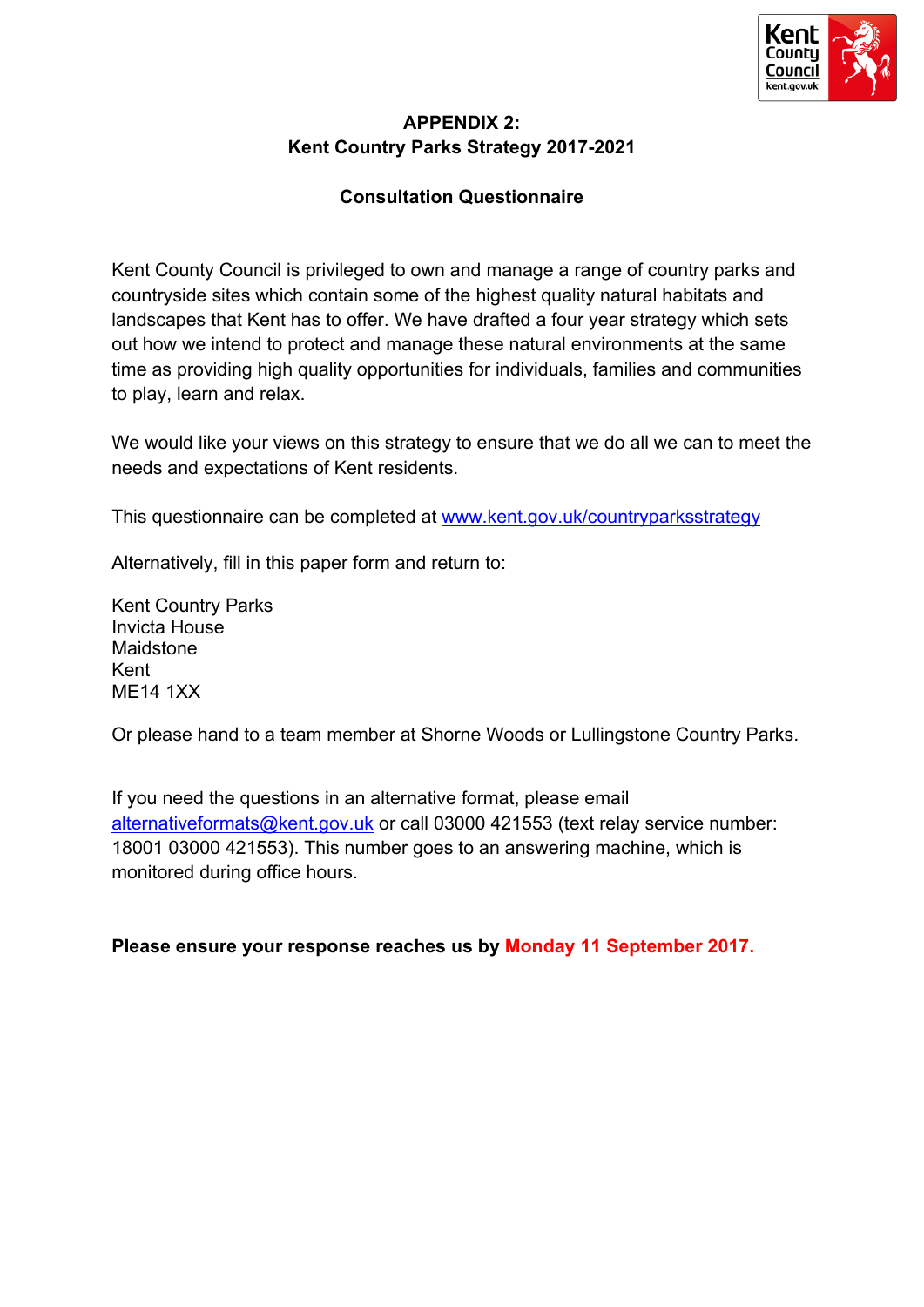

# **Section 1 – About You**

# **Q1. Are you responding as…?**

Please select the option from the list below that most closely represents how you will be responding to this consultation.

*Please select one only.*

| A Kent resident who visits Kent Country Parks                              |
|----------------------------------------------------------------------------|
| A non-Kent resident who visits Kent Country Parks                          |
| A Kent resident who does not visit Kent Country Parks                      |
| As a member of KCC / Country Park staff or volunteer                       |
| On behalf of a Parish / Borough / District Council in an official capacity |
| A business                                                                 |
| A Charity, Voluntary or Community Sector organisation (VCS)                |
| Other<br>Please specify:                                                   |
|                                                                            |

**Q1a. If you are responding on behalf of a council, business, VCS or any other organisation, please tell us the name of your organisation here:**

## **Q2. Please tell us your postcode.**

We use this to help us analyse our data. It will not be used to identify who you are.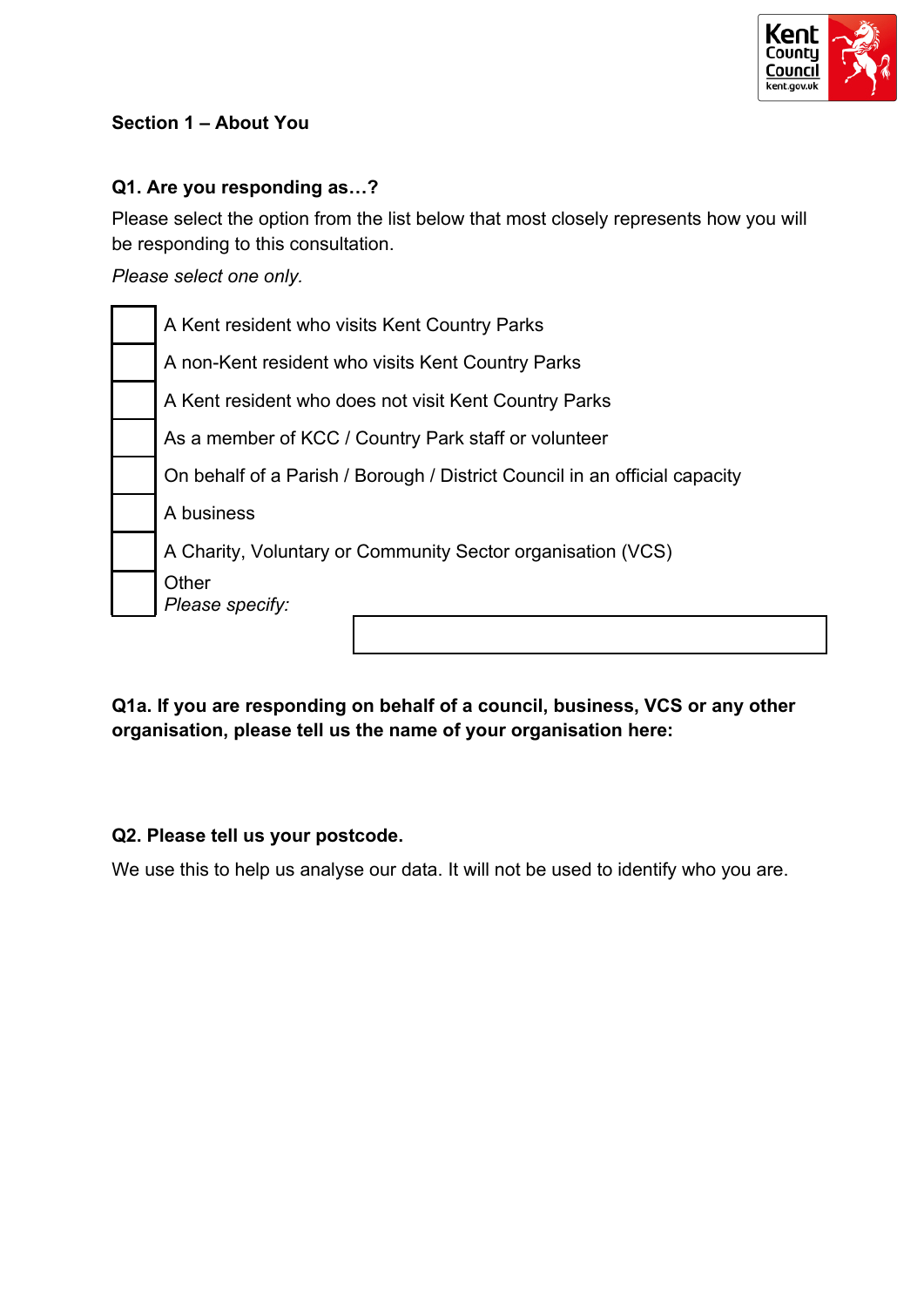

## **Section 2 - Our Parks**

# **Q3. Which Kent Country Parks have you visited in the last year?**

*Please select all that apply.*

| <b>Brockhill Country Park, Hythe</b>      |
|-------------------------------------------|
| Grove Ferry Picnic Site, Canterbury       |
| Lullingstone Country Park, Eynsford       |
| Manor Park Country Park, West Malling     |
| Pegwell Bay Country Park, Ramsgate        |
| Shorne Woods Country Park, Gravesend      |
| <b>Teston Bridge Country Park, Teston</b> |
| <b>Trosley Country Park, Meopham</b>      |
| White Horse Wood Country Park, Maidstone  |
| None of the above                         |
|                                           |

# **Q4. Which of these five smaller countryside sites have you visited in the last year?**

*Please select all that apply.*

| The Larches                   |
|-------------------------------|
| <b>Bluebell Hill</b>          |
| <b>Preston Hill</b>           |
| Dry Hill Local Nature Reserve |
| Parkwood Picnic Site          |
| None of the above             |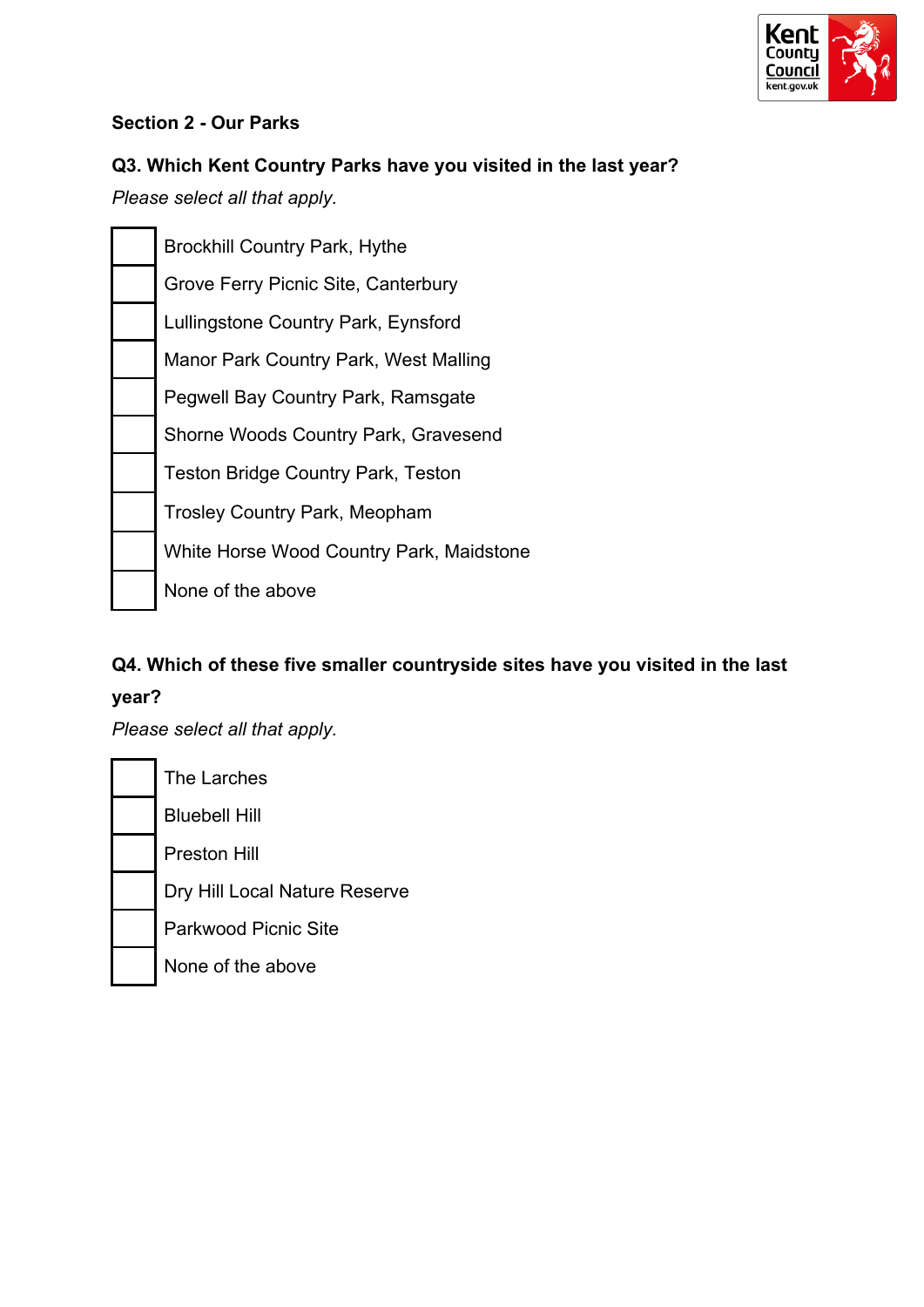

# **Q5. On average, how often do you visit Kent Country Parks?**

*Please select one only.*

| Daily                   |
|-------------------------|
| More than once per week |
| Weekly                  |
| 2-3 times per month     |
| Monthly                 |
| 3-4 times per year      |
| Every 6 months          |
| Once per year           |
| Less than once per year |
| <b>Never</b>            |
| I don't know            |

If you answered 'Never', please tell us why (then skip straight to Section 3 - Our Vision):

## **Q6. Please tell us why you visit our parks and how they make you feel?**

# **Q7. Kent Country Parks offer a wide array of services and facilities, which vary at each location. Which of these are most important to you?**

*Please select the three you consider most important.*

| Country Park events, e.g. Activity Trails, Halloween events, open<br>days |
|---------------------------------------------------------------------------|
| Meeting rooms                                                             |
| Car parks                                                                 |
| Toilets/baby change rooms                                                 |
| Picnic areas                                                              |
| Play areas                                                                |
| <b>Birthday parties</b>                                                   |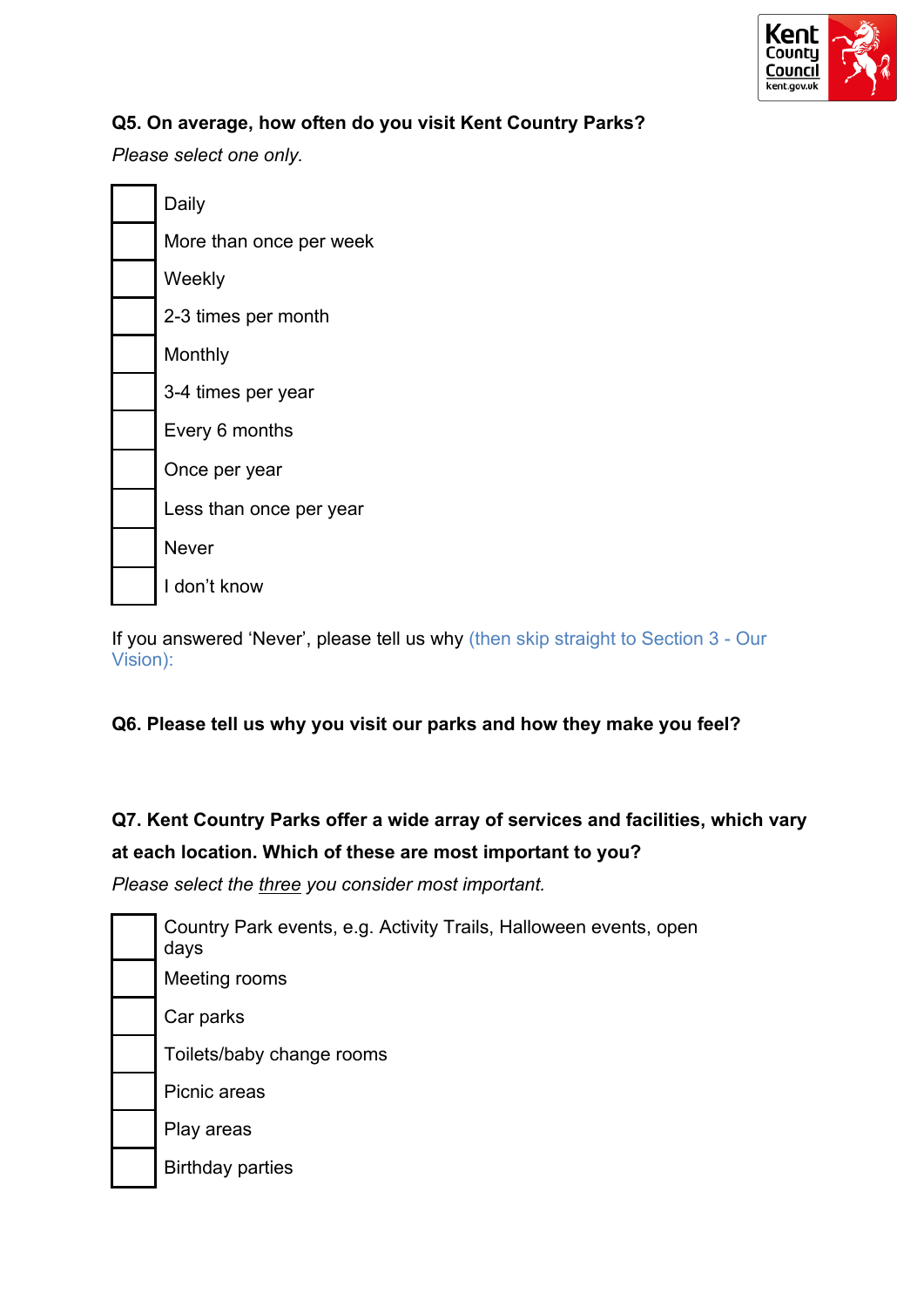

| Cafes/mobile catering units                                |
|------------------------------------------------------------|
| Gift shops                                                 |
| Kindling & log shops                                       |
| School visits/Outdoor education service                    |
| Running routes/Trim trails (routes with exercise stations) |
| Signposted walking routes                                  |
| Easy access paths                                          |
| Mobility scooter/Tramper hire                              |
| Geocaching                                                 |
| Orienteering                                               |
| Water activities, e.g. canoe hire, boat trips, fishing     |
| Horse routes                                               |
| Cycle routes                                               |
| Annual parking permits                                     |
| Team-building                                              |
| Other, please specify                                      |

**Q8. Are there any other services, facilities or activities that you would like to see offered at our Parks?**

**Section 3 - Our Vision**

**Our vision for the KCC Country Parks service is "***to provide an inspirational and sustainable countryside experience for Kent's residents and visitors***".**

**Q9. To what extent do you agree or disagree with this vision?**

*Please select one.*

Strongly agree

Tend to agree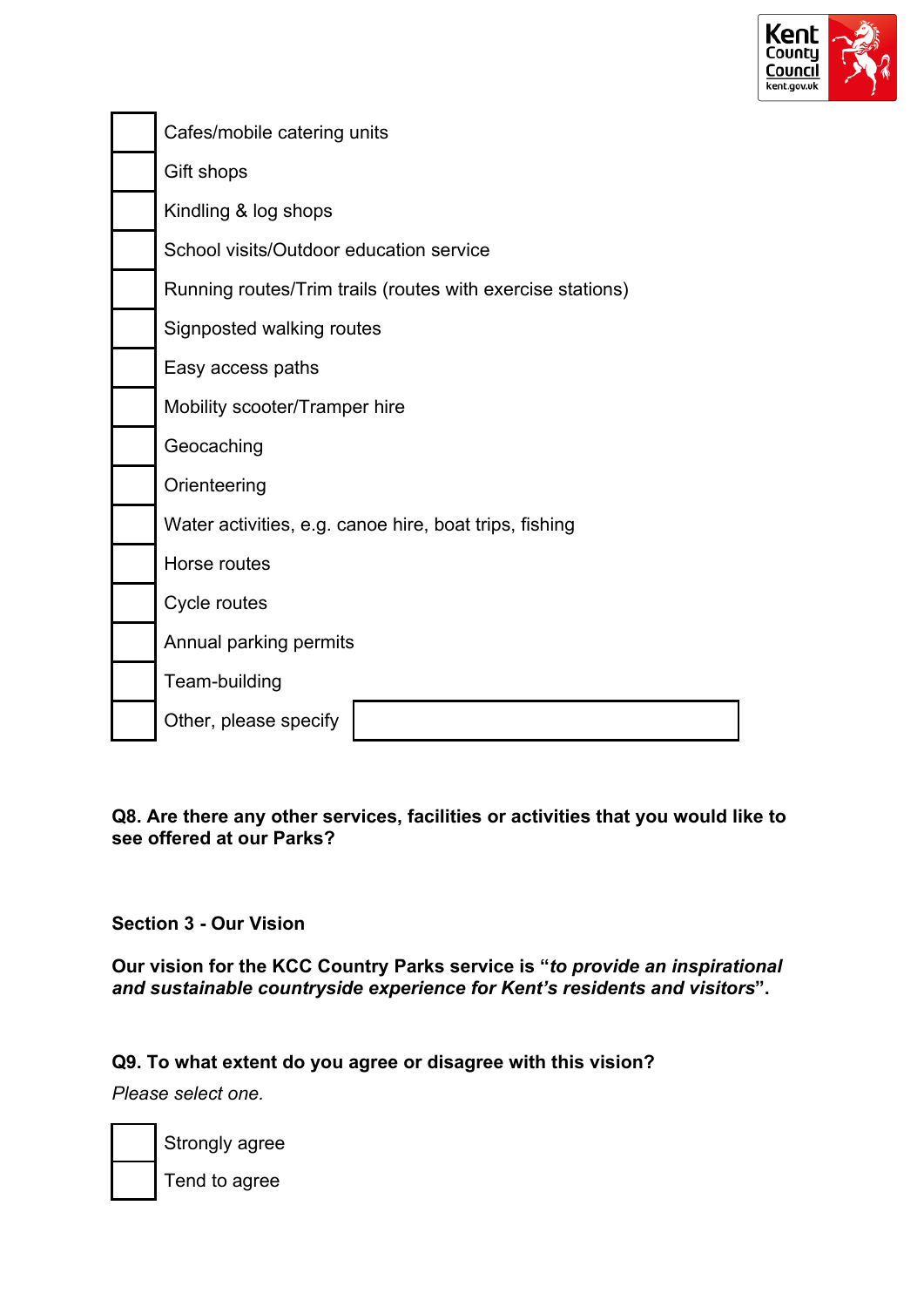

Neither agree nor disagree Tend to disagree Strongly disagree Don't know

# **Q9a. Do you have any other comments or suggestions on our vision for the Country Parks service?**

# **Q10. To what extent do you agree or disagree with our three strategic aims?**

*Please select one box per aim.*

|                                                                                                  | Strongl<br>y agree | Agree | <b>Neither</b><br>agree<br>nor<br>disagre<br>e | <b>Disagre</b><br>e | Strongl<br>v<br>disagre<br>e | Don't<br>know |
|--------------------------------------------------------------------------------------------------|--------------------|-------|------------------------------------------------|---------------------|------------------------------|---------------|
| <b>Strategic Aim 1. Provide a network</b><br>of high quality and biodiverse<br>country parks.    |                    |       |                                                |                     |                              |               |
| <b>Strategic Aim 2. Increase visitor</b><br>numbers to the country parks.                        |                    |       |                                                |                     |                              |               |
| <b>Strategic Aim 3. Ensure the</b><br>service is as financially self-<br>sustaining as possible. |                    |       |                                                |                     |                              |               |

**Q10a. Do you have any other comments or suggestions on our three strategic aims?**

**Each of our Strategic Aims has several objectives we intend to achieve.**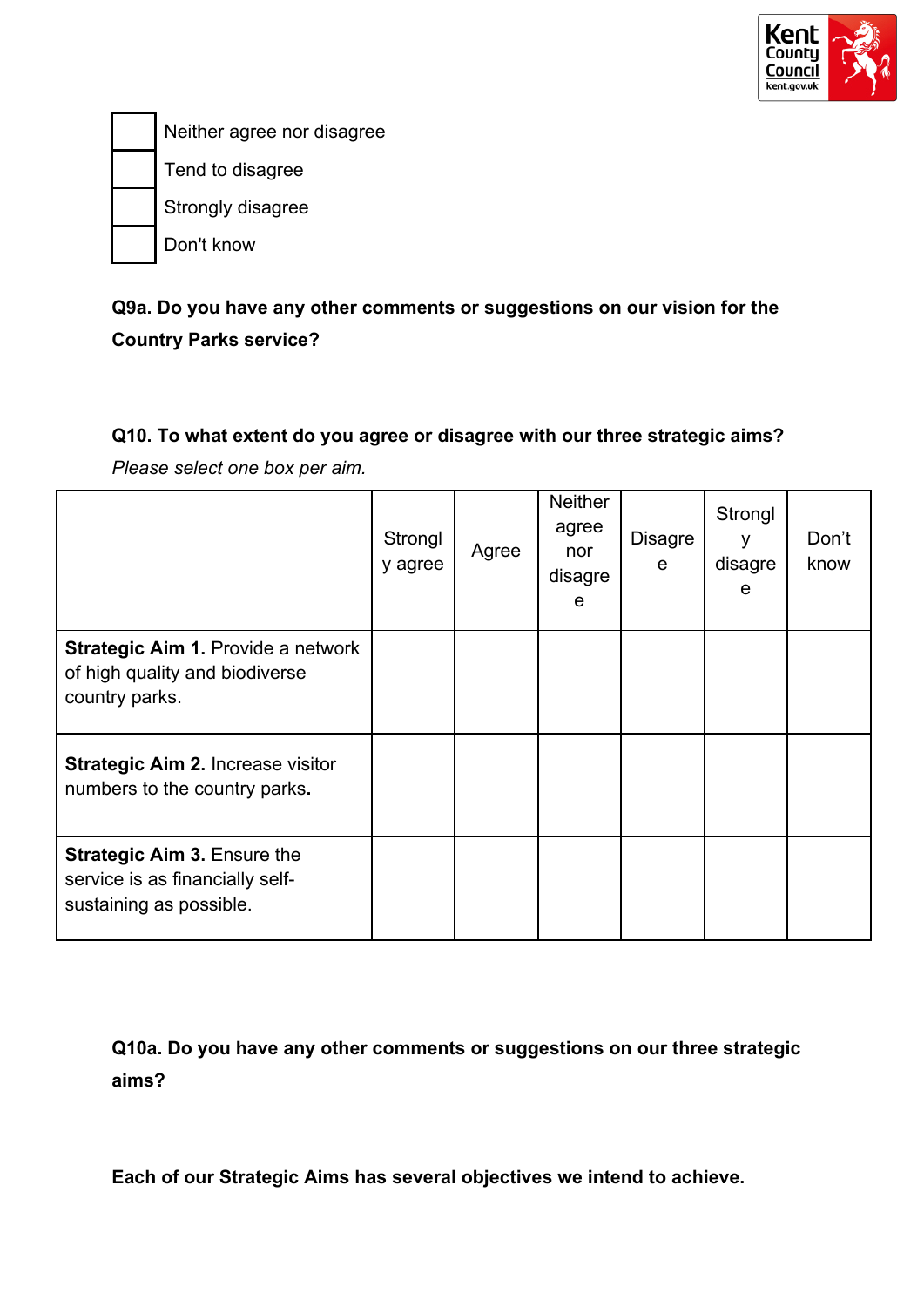

# **Q11. Strategic Aim 1 has three objectives. To what extent do you agree or disagree with each of these?**

*Please select one box per objective.*

|                                                                                                                                                                                                                | Strongl<br>y agree | Agree | <b>Neither</b><br>agree<br>nor<br>disagre<br>e | <b>Disagre</b><br>e | Strongl<br>۷<br>disagre<br>e | Don't<br>know |
|----------------------------------------------------------------------------------------------------------------------------------------------------------------------------------------------------------------|--------------------|-------|------------------------------------------------|---------------------|------------------------------|---------------|
| <b>Objective 1. Ensure high quality</b><br>parks are provided, maintained and<br>improved and that, where possible,<br>the quality of our standards of<br>management are independently<br>tested and verified. |                    |       |                                                |                     |                              |               |
| <b>Objective 2. Ensure that the</b><br>biodiversity, heritage and landscape<br>values of the sites are maintained<br>or enhanced.                                                                              |                    |       |                                                |                     |                              |               |
| <b>Objective 3. Support Kent's</b><br><b>Environment Strategy.</b>                                                                                                                                             |                    |       |                                                |                     |                              |               |

**Q11a. Do you have any other comments or suggestions on these three objectives?**

# **Q12. Strategic Aim 2 has five objectives. To what extent do you agree or**

# **disagree with each of these?**

*Please select one box per objective.*

|  | Strongl<br>y agree | Agree | <b>Neither</b><br>agree<br>nor<br>disagre<br>e | <b>Disagre</b><br>e | Strongl<br>v<br>disagre<br>e | Don't<br>know |
|--|--------------------|-------|------------------------------------------------|---------------------|------------------------------|---------------|
|--|--------------------|-------|------------------------------------------------|---------------------|------------------------------|---------------|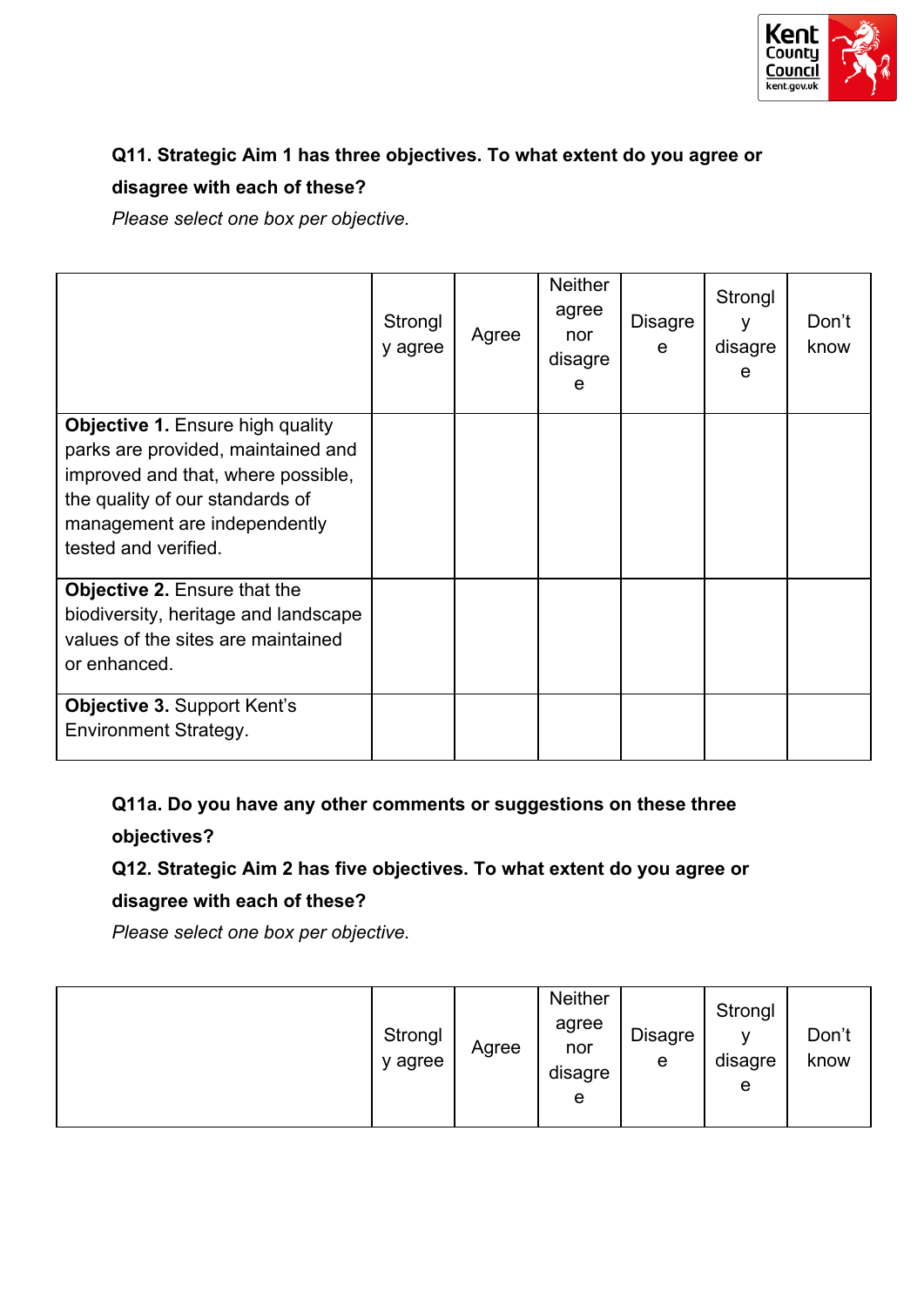

| <b>Objective 4. Work with nurseries,</b><br>schools, colleges and adult<br>education providers to provide<br>opportunities to increase<br>awareness, enjoyment and<br>engagement with the environment. |  |  |  |
|--------------------------------------------------------------------------------------------------------------------------------------------------------------------------------------------------------|--|--|--|
| Objective 5. Work with Public<br>Health, Clinical Commissioning<br>Groups, and NHS providers to<br>ensure the parks maximise their<br>potential to improve health, well-<br>being and quality of life. |  |  |  |
| Objective 6. Ensure that the parks<br>are enjoyed by all sectors of the<br>community, regardless of age,<br>health, race, religion, disability or<br>gender.                                           |  |  |  |
| Objective 7. Increase visitor<br>numbers outside of peak times.                                                                                                                                        |  |  |  |
| <b>Objective 8. Provide high quality</b><br>volunteering opportunities.                                                                                                                                |  |  |  |

**Q12a. Do you have any other comments or suggestions on these five objectives?**

**Q13. Strategic Aim 3 has two objectives. To what extent do you agree or disagree with each of these?**

*Please select one box per objective.*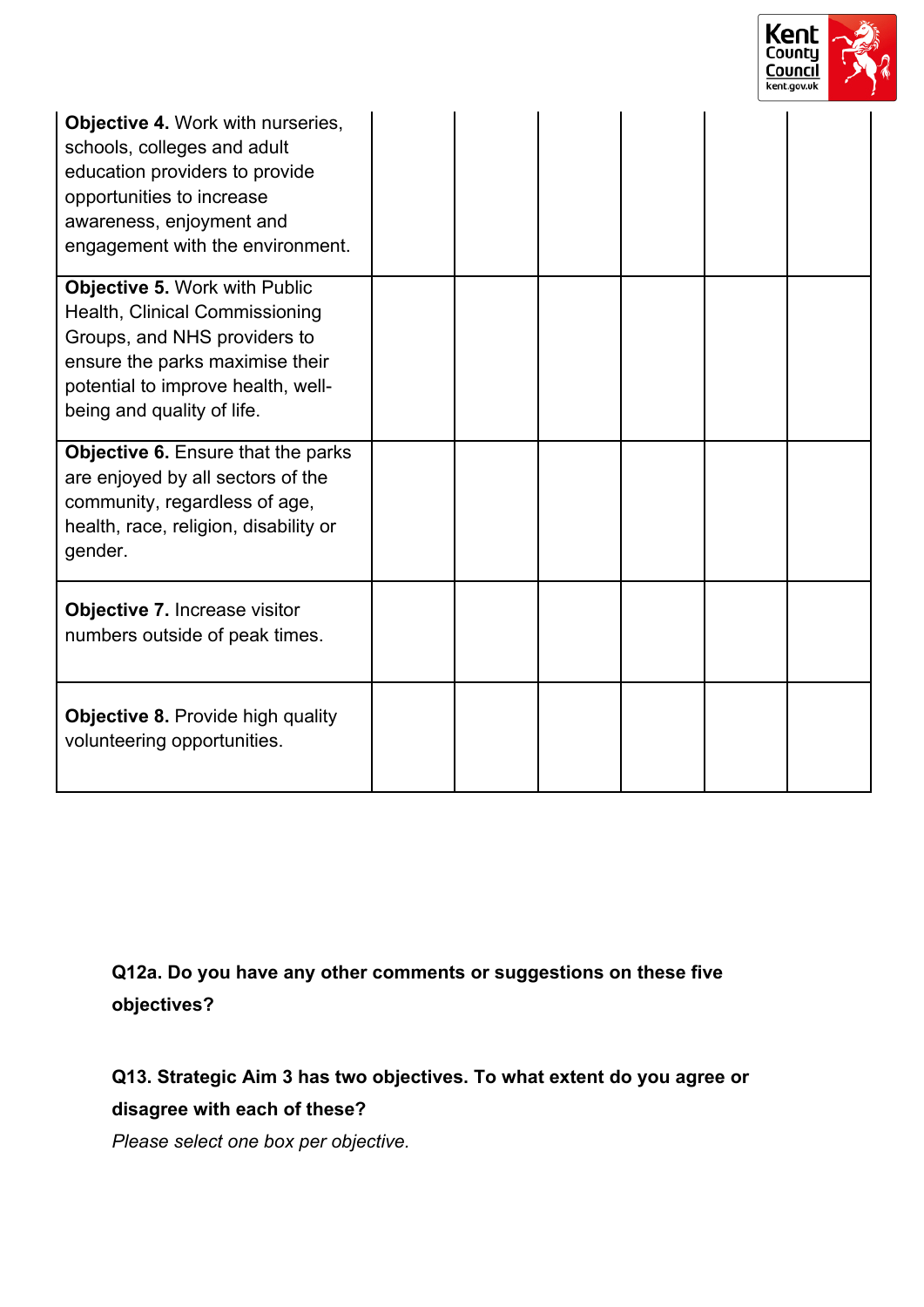

|                                                                                                                                                      | Strongl<br>y agree | Agree | <b>Neither</b><br>agree<br>nor<br>disagre<br>e | <b>Disagre</b><br>e | Strongl<br>disagre<br>e | Don't<br>know |
|------------------------------------------------------------------------------------------------------------------------------------------------------|--------------------|-------|------------------------------------------------|---------------------|-------------------------|---------------|
| Objective 9. Increase the<br>percentage of the service's budget<br>generated from income generation<br>activities.                                   |                    |       |                                                |                     |                         |               |
| <b>Objective 10.</b> Ensure the portfolio<br>of country parks and countryside<br>sites is managed to maximise the<br>delivery of our strategic aims. |                    |       |                                                |                     |                         |               |

# **Q13a. Do you have any other comments or suggestions on these two objectives?**

# **Q14. We have completed an initial Equality Impact Assessment (EqIA) for the draft Kent Country Parks Strategy 2017-2021.**

An EqIA is a tool to assess the impact any proposals would have on the protected characteristics: age, disability, gender, gender reassignment, sexual orientation, race, religion, and carer's responsibilities. The EqIA is available to download here kent.gov.uk/countryparksstrategy.

**We welcome your views on our equality analysis and if you think there is anything we should consider relating to equality and diversity.**

**Please add any comments below:**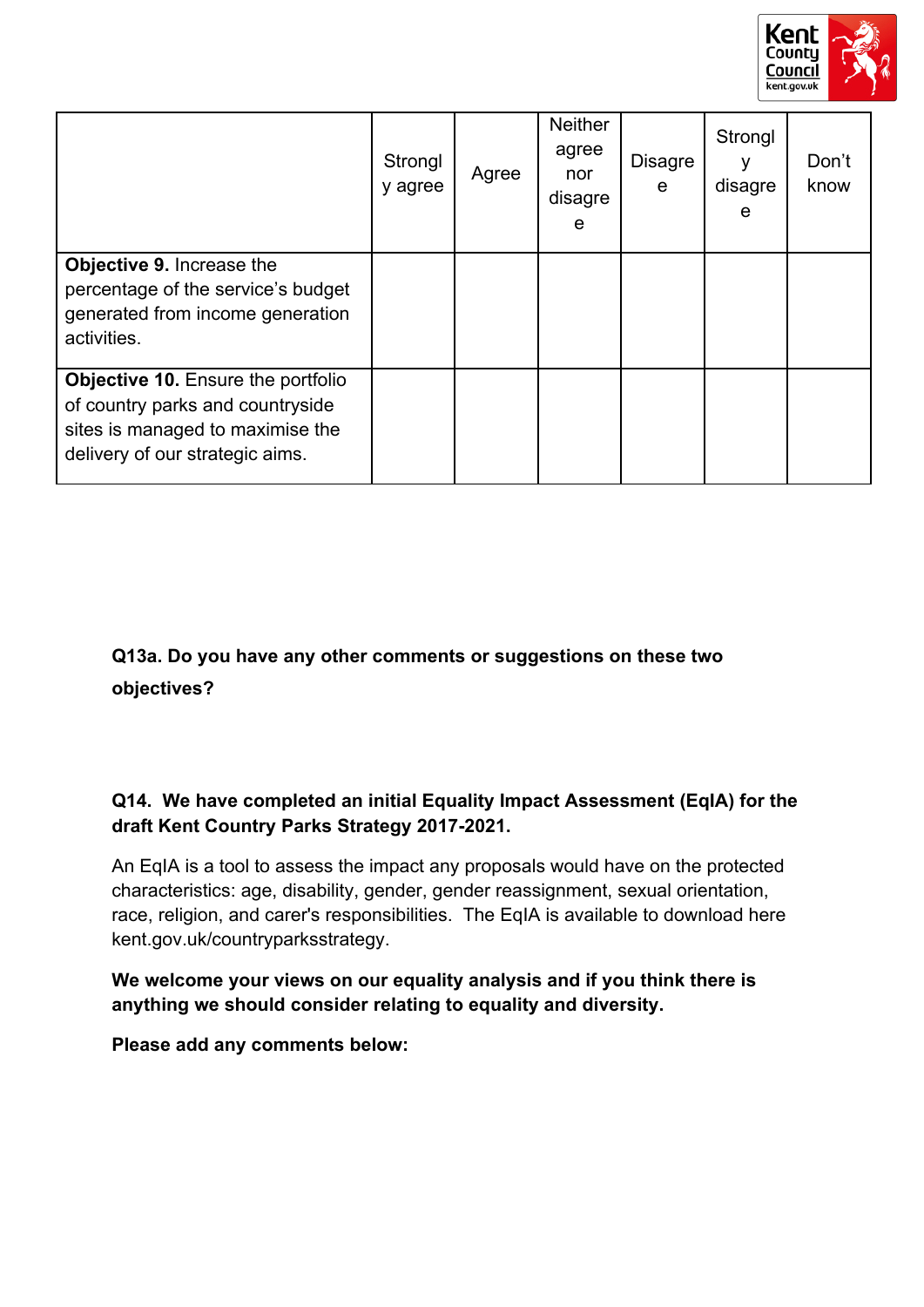

# **Section 4 – Future Engagement and Communication**

**Q15. Would you like to receive feedback on this consultation?**

| Yes |
|-----|
| No  |

**Q15a. Would you like to be added to our mailing list to receive information on future activities and events taking place in Country Parks?**

| Yes |
|-----|
| No  |

**Q15b. If you have responded 'Yes' to questions 14 or 14a, please provide your contact information below.**

Our preferred method of communication is by email, however if you do not have an email address then please provide your postal address.

Name:

Email Address:

Postal Address: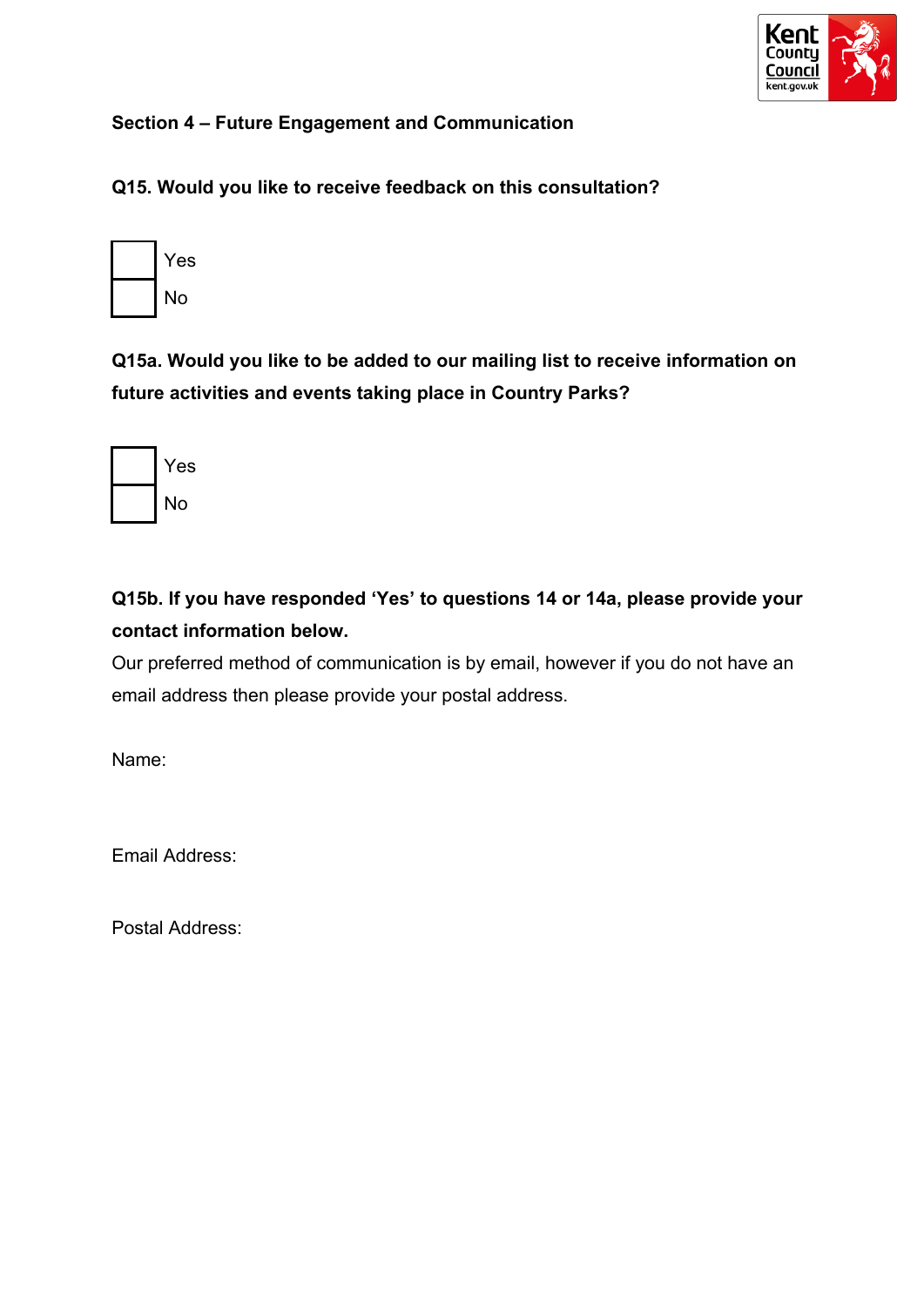

#### **Section 5 – More About You**

We want to make sure that everyone is treated fairly and equally, and that no one gets left out. That's why we are asking you these questions. We won't share the information you give us with anyone else. We'll use it only to help us make decisions and improve our services.

If you would rather not answer any of these questions, you don't have to.

**It is not necessary to answer these questions if you are responding on behalf of an organisation.**

**Q16. Are you......?** *Please tick one only.*



Female I prefer not to say

**Q17. Which of these age groups applies to you?** *Please tick one only.*



**Q18. To which of these ethnic groups do you feel you belong?**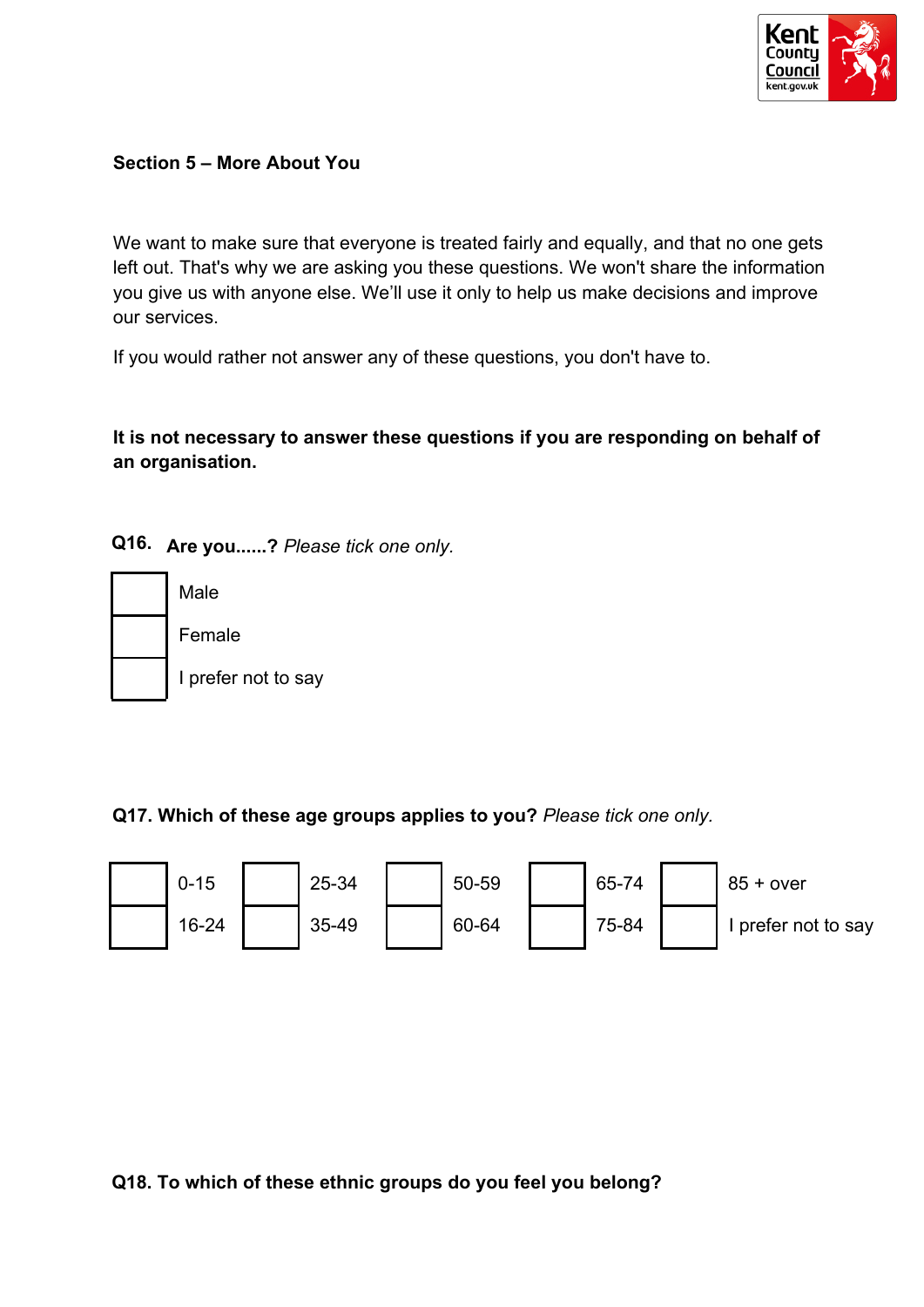

#### *Please select one box.* (Source: 2011 Census)



\***Other Ethnic Group - If your ethnic group is not specified on the list, please describe it here**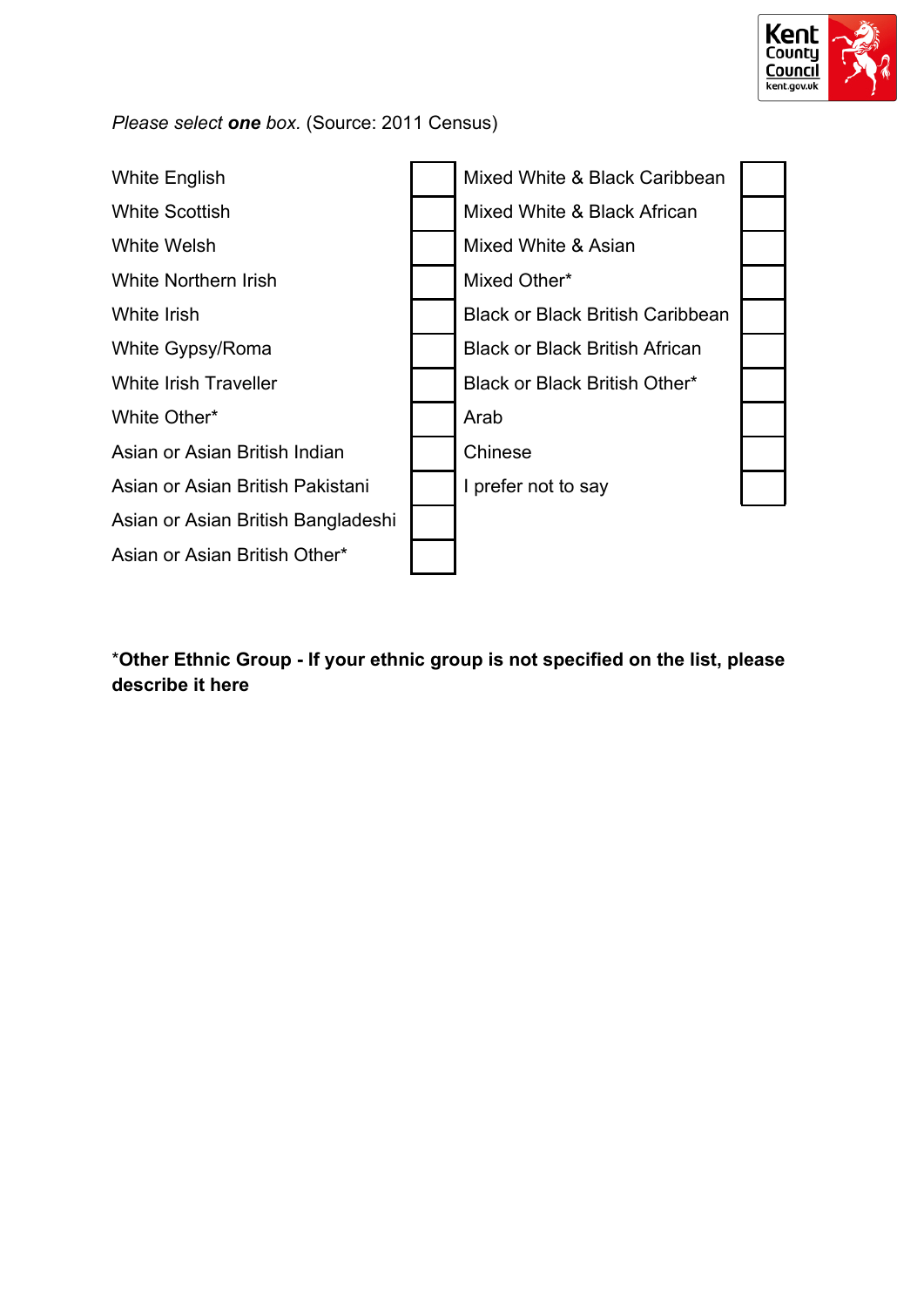

The Equality Act 2010 describes a person as disabled if they have a longstanding physical or mental condition that has lasted, or is likely to last, at least 12 months; and this condition has a substantial adverse effect on their ability to carry out normal day-to-day activities. People with some conditions (cancer, multiple sclerosis and HIV/AIDS, for example), are considered to be disabled from the point that they are diagnosed.

#### **Q19. Do you consider yourself to be disabled as set out in the Equality Act 2010?**

*Please tick one only.*

|  | Yes |  |  |  | I prefer not to say |
|--|-----|--|--|--|---------------------|
|--|-----|--|--|--|---------------------|

**Q19a If you answered 'Yes' to Q19, please tell us the type of impairment that applies to you.** *You may have more than one type of impairment, so please tick all that apply. If none of these applies to you, please select 'Other', and give brief details of the impairment you have.*

| Physical impairment                                   |
|-------------------------------------------------------|
| Sensory impairment (hearing, sight or both)           |
| Longstanding illness or health condition, or epilepsy |
| Mental health condition                               |
| Learning disability                                   |
| I prefer not to say                                   |
| Other                                                 |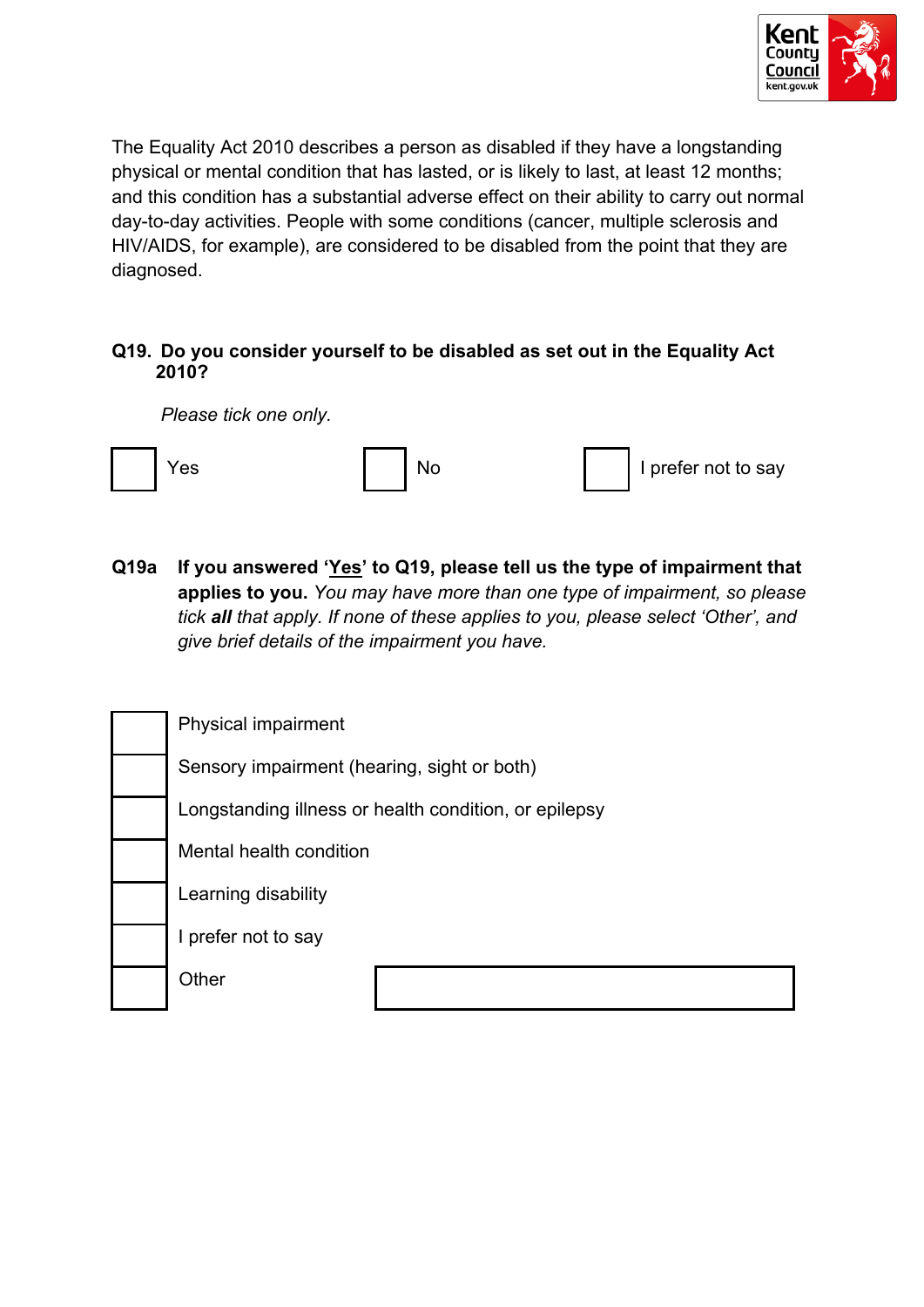

A Carer is anyone who cares, unpaid, for a friend or family member who due to illness, disability, a mental health problem or an addiction cannot cope without their support. Both children and adults can be carers.

# **Q20. Are you a Carer?** *Please tick one only.*



**Q21. Do you regard yourself as belonging to a particular religion or belief?** *Please tick one only.*



**Q21a. If you answered 'Yes' to Q21, which of the following applies to you? you.** *Please tick one only.*

| Christian           |  |
|---------------------|--|
| <b>Buddhist</b>     |  |
| Hindu               |  |
| Jewish              |  |
| Muslim              |  |
| Sikh                |  |
| Other               |  |
| I prefer not to say |  |

**Q22. Are you…?** *Please tick one only.*